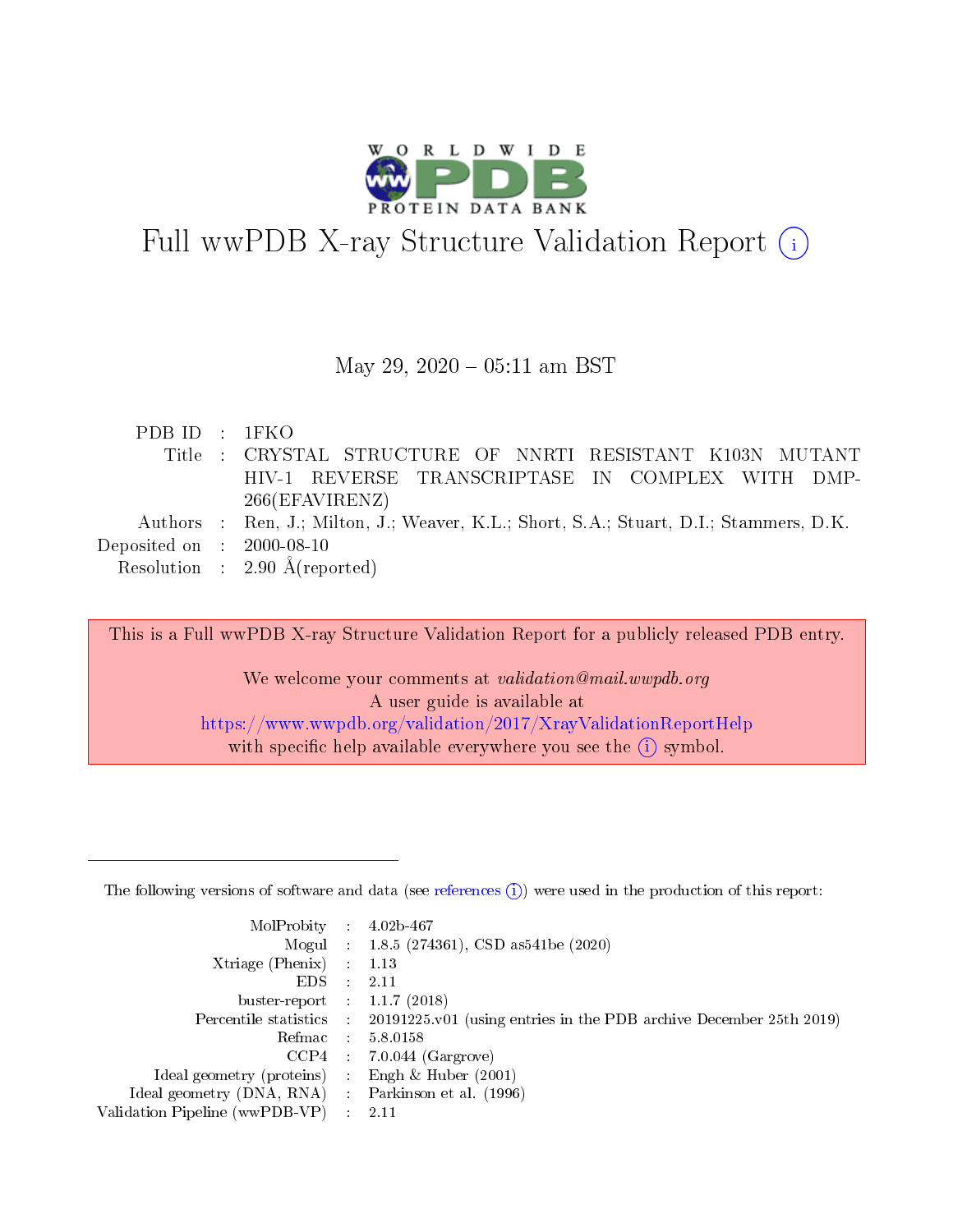# 1 [O](https://www.wwpdb.org/validation/2017/XrayValidationReportHelp#overall_quality)verall quality at a glance  $(i)$

The following experimental techniques were used to determine the structure: X-RAY DIFFRACTION

The reported resolution of this entry is 2.90 Å.

Percentile scores (ranging between 0-100) for global validation metrics of the entry are shown in the following graphic. The table shows the number of entries on which the scores are based.



| Metric                | Whole archive<br>$(\#\text{Entries})$ | Similar resolution<br>$(\#\text{Entries}, \text{resolution range}(\AA))$ |
|-----------------------|---------------------------------------|--------------------------------------------------------------------------|
| Clashscore            | 141614                                | $2172(2.90-2.90)$                                                        |
| Ramachandran outliers | 138981                                | $2115(2.90-2.90)$                                                        |
| Sidechain outliers    | 138945                                | $2117(2.90-2.90)$                                                        |
| RSRZ outliers         | 127900                                | $1906(2.90-2.90)$                                                        |

The table below summarises the geometric issues observed across the polymeric chains and their fit to the electron density. The red, orange, yellow and green segments on the lower bar indicate the fraction of residues that contain outliers for  $\geq=3$ , 2, 1 and 0 types of geometric quality criteria respectively. A grey segment represents the fraction of residues that are not modelled. The numeric value for each fraction is indicated below the corresponding segment, with a dot representing fractions  $\epsilon = 5\%$  The upper red bar (where present) indicates the fraction of residues that have poor fit to the electron density. The numeric value is given above the bar.

| Mol | Chain | Length | Quality of chain |     |          |  |  |  |
|-----|-------|--------|------------------|-----|----------|--|--|--|
|     |       | 543    | 5%<br>40%        | 53% | 7%       |  |  |  |
|     |       |        | 2%<br>41%        | 44% | 8%<br>6% |  |  |  |

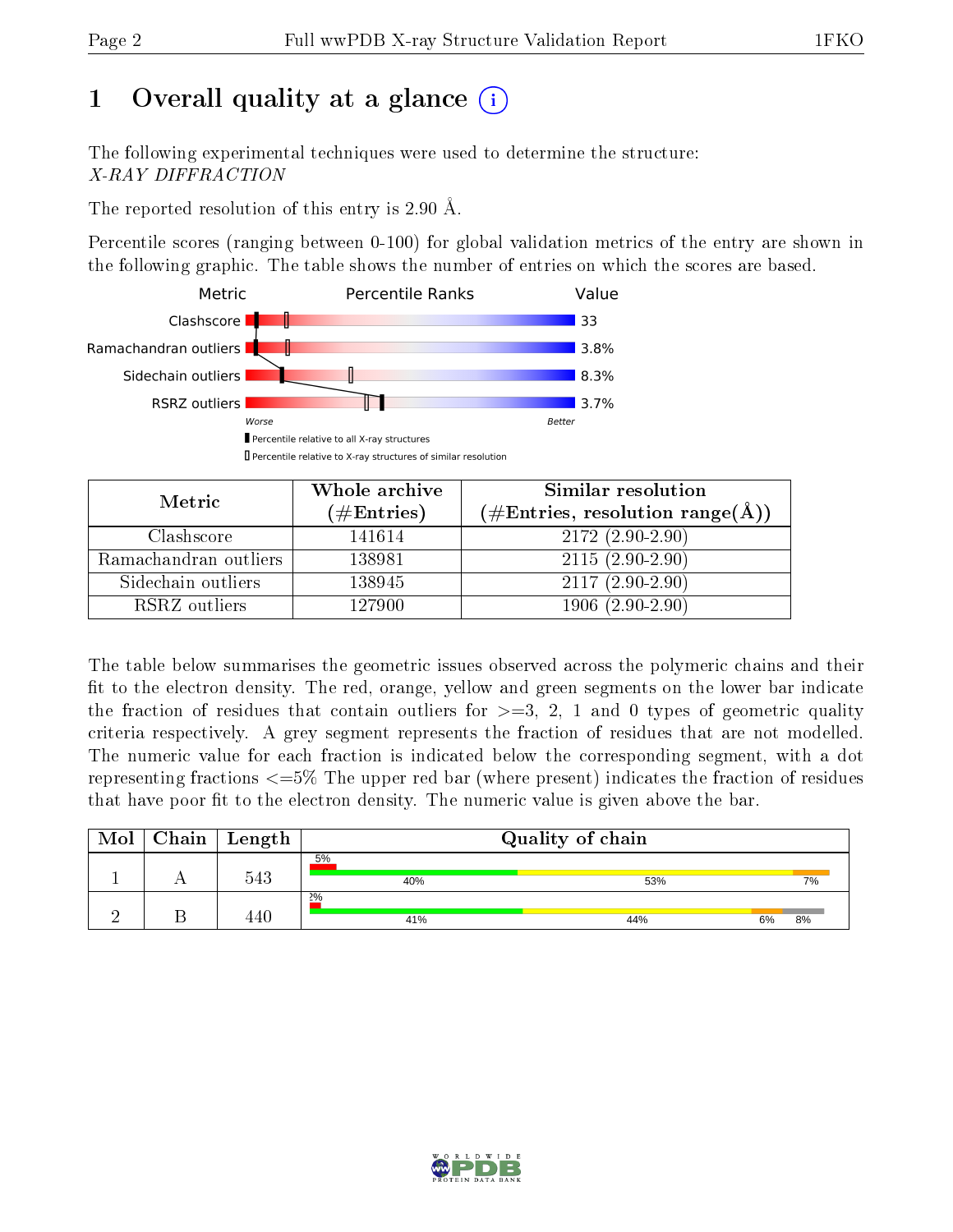# 2 Entry composition  $\left( \cdot \right)$

There are 3 unique types of molecules in this entry. The entry contains 7777 atoms, of which 0 are hydrogens and 0 are deuteriums.

In the tables below, the ZeroOcc column contains the number of atoms modelled with zero occupancy, the AltConf column contains the number of residues with at least one atom in alternate conformation and the Trace column contains the number of residues modelled with at most 2 atoms.

 $\bullet$  Molecule 1 is a protein called HIV-1 RT, A-CHAIN.

| Mol | Chain | Residues | Atoms        |      |     |     | $\text{ZeroOcc} \mid \text{AltConf} \mid \text{Trace}$ |  |  |
|-----|-------|----------|--------------|------|-----|-----|--------------------------------------------------------|--|--|
|     |       | 543      | <b>Total</b> |      |     |     |                                                        |  |  |
|     |       |          | 4434         | 2867 | 739 | 820 |                                                        |  |  |

There is a discrepancy between the modelled and reference sequences:

| $\sim$ 1<br>Jhain | Residue | Modelled | Actual      | 'omment                    | teference      |
|-------------------|---------|----------|-------------|----------------------------|----------------|
| . .               | $103\,$ | 1 N J L  | $E_{\rm F}$ | -HU<br>IN HI<br>ж<br>IVI I | -104585<br>ັ້⊳ |

• Molecule 2 is a protein called HIV-1 RT, B-CHAIN.

| Mol | $\pm$ Chain $^+$ | $\mid$ Residues | Atoms         |      |     | $\text{ZeroOcc}$   AltConf   Trace |  |  |  |
|-----|------------------|-----------------|---------------|------|-----|------------------------------------|--|--|--|
|     |                  | 403             | Total<br>3322 | 2157 | 554 | 604                                |  |  |  |

There is a discrepancy between the modelled and reference sequences:

| Chain |         | Residue   Modelled | Actual | ∃omment                          | Reference |
|-------|---------|--------------------|--------|----------------------------------|-----------|
|       | $103\,$ |                    |        | ENGINEERED MUTATION   UNP P04585 |           |

 Molecule 3 is (-)-6-CHLORO-4-CYCLOPROPYLETHYNYL-4-TRIFLUOROMETH YL-1,4-DIHYDRO-2H-3,1-BENZOXAZIN-2-ONE (three-letter code: EFZ) (formula:  $C_{14}H_9ClF_3NO_2$ .

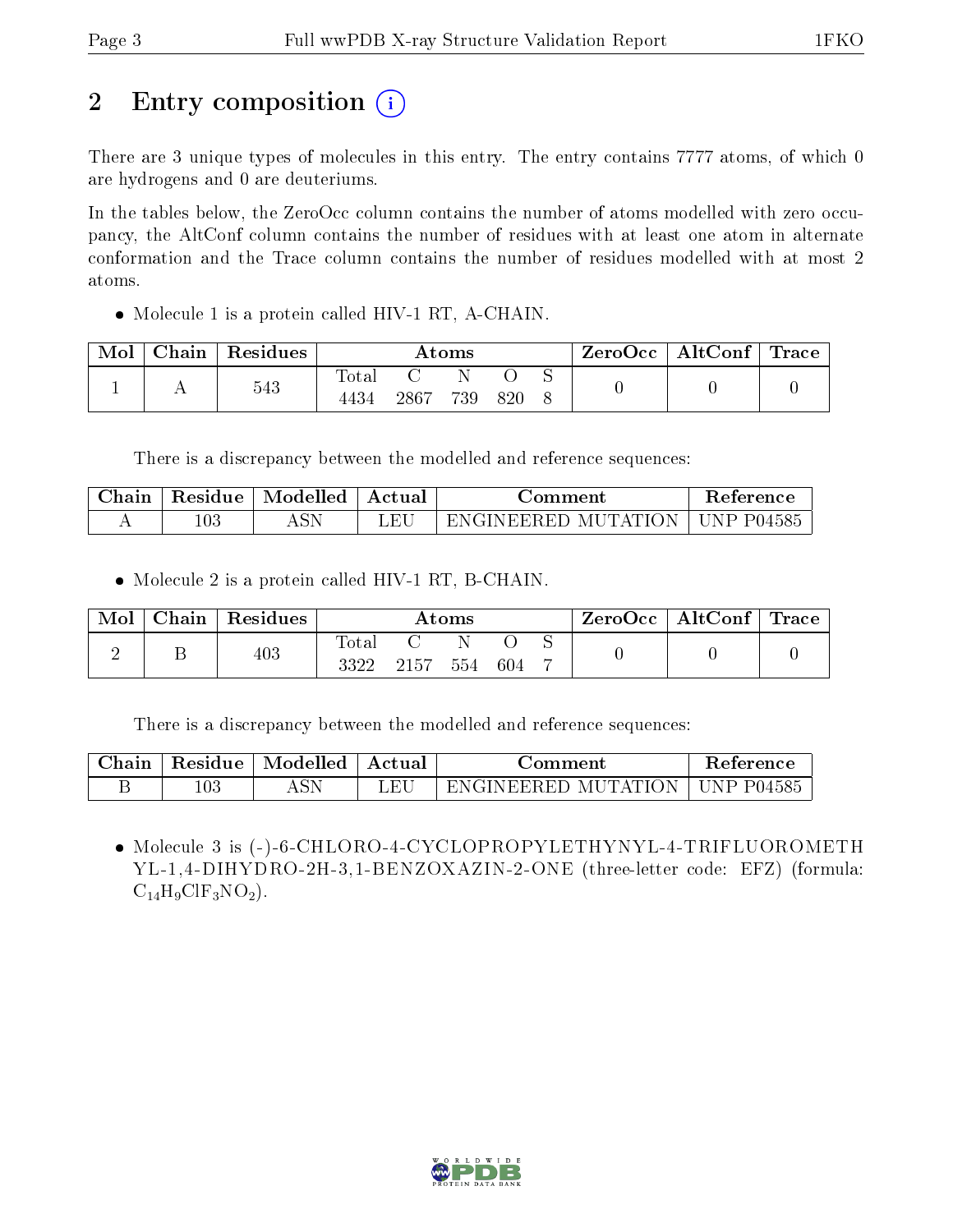

| Mol |   | Chain   Residues | Atoms |            |  |  | ZeroOcc   AltConf |  |  |
|-----|---|------------------|-------|------------|--|--|-------------------|--|--|
|     | A |                  | Total | - 62 - 631 |  |  |                   |  |  |

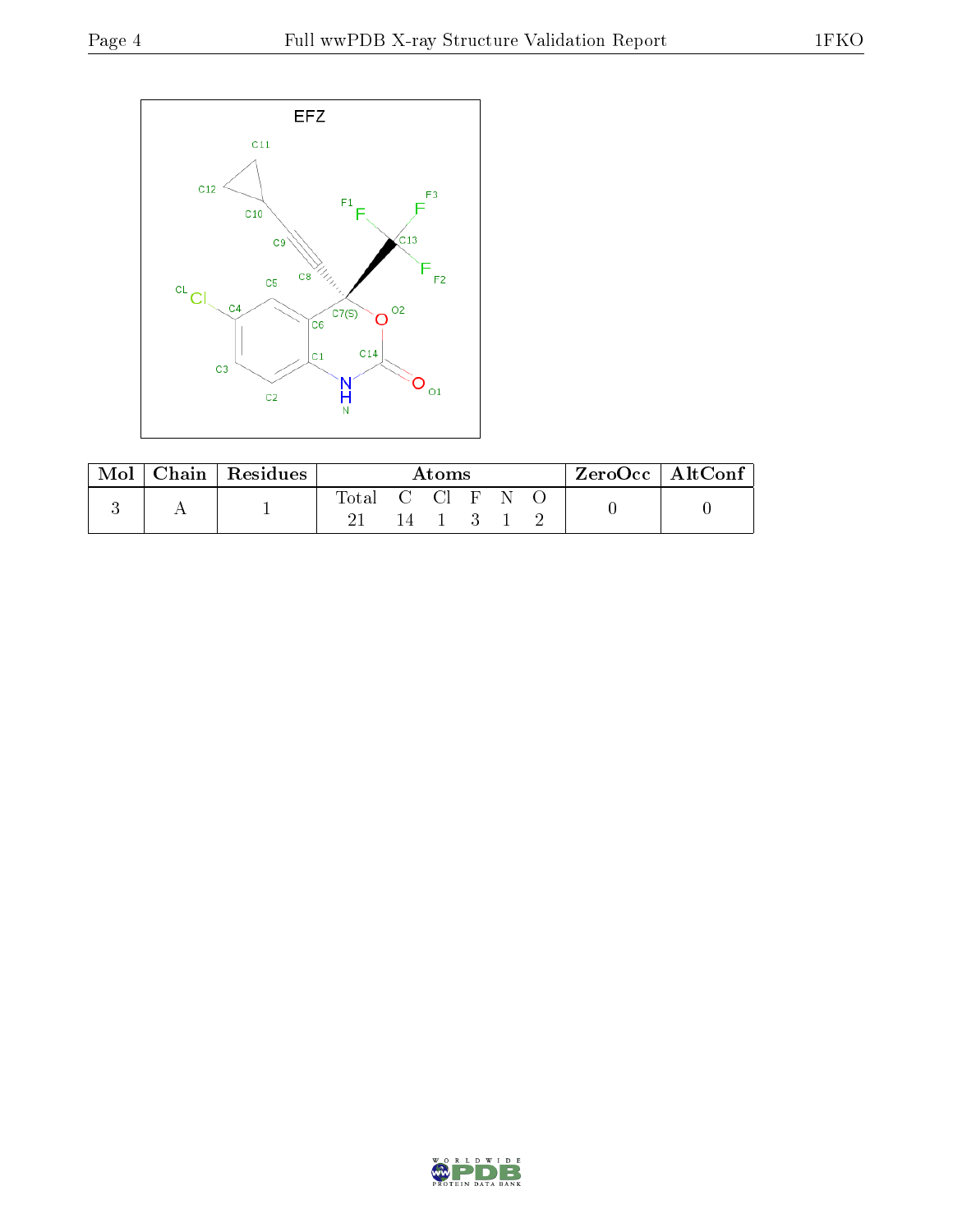a <mark>a a sa</mark> E

 $\mathbf{g}$  $E<sub>1</sub>$  $\frac{21}{2}$ K13  $\frac{9}{21}$  $\frac{9}{2}$ K20  $\frac{1}{2}$ <u>ଧ</u>ୁ  $\overline{23}$ W24 P25  $\frac{8}{2}$ T27  $\frac{8}{2}$  $\frac{29}{2}$  $\frac{8}{2}$  $\frac{131}{2}$ K32 A33  $\frac{34}{2}$  $\frac{125}{2}$  $\frac{8}{2}$ I37  $\frac{8}{2}$  $\frac{3}{2}$ E40  $\frac{41}{2}$  $\frac{20}{2}$  $\frac{1}{2}$  $\frac{1}{4}$  $\frac{45}{10}$ I50 N54  $\frac{25}{25}$ Y56 N57 T58 P59  $\frac{1}{2}$  $F61$  $\frac{2}{3}$ I63 K64 K65 K66

# 3 Residue-property plots  $(i)$

These plots are drawn for all protein, RNA and DNA chains in the entry. The first graphic for a chain summarises the proportions of the various outlier classes displayed in the second graphic. The second graphic shows the sequence view annotated by issues in geometry and electron density. Residues are color-coded according to the number of geometric quality criteria for which they contain at least one outlier: green  $= 0$ , yellow  $= 1$ , orange  $= 2$  and red  $= 3$  or more. A red dot above a residue indicates a poor fit to the electron density (RSRZ  $> 2$ ). Stretches of 2 or more consecutive residues without any outlier are shown as a green connector. Residues present in the sample, but not in the model, are shown in grey.



• Molecule 1: HIV-1 RT, A-CHAIN



S68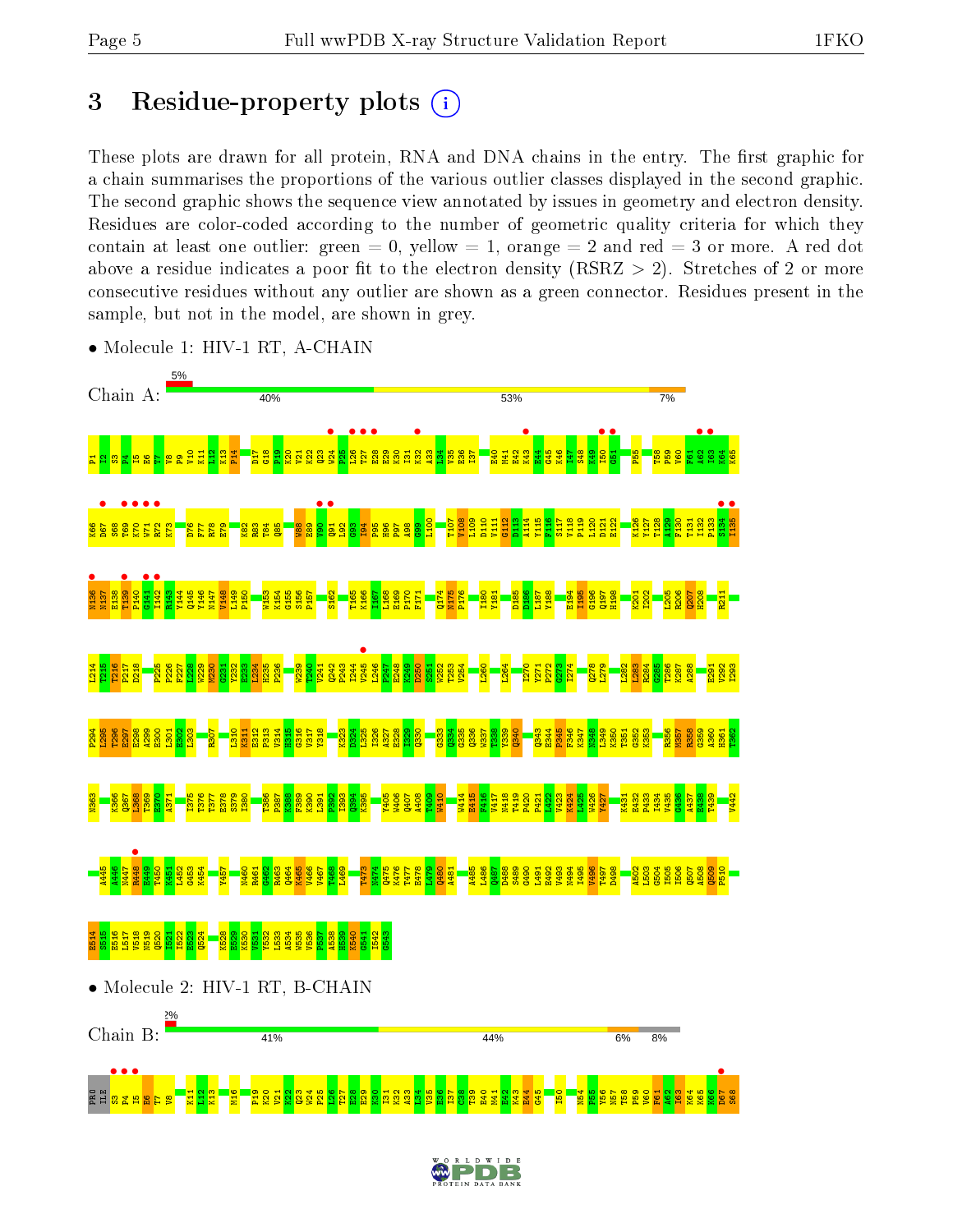

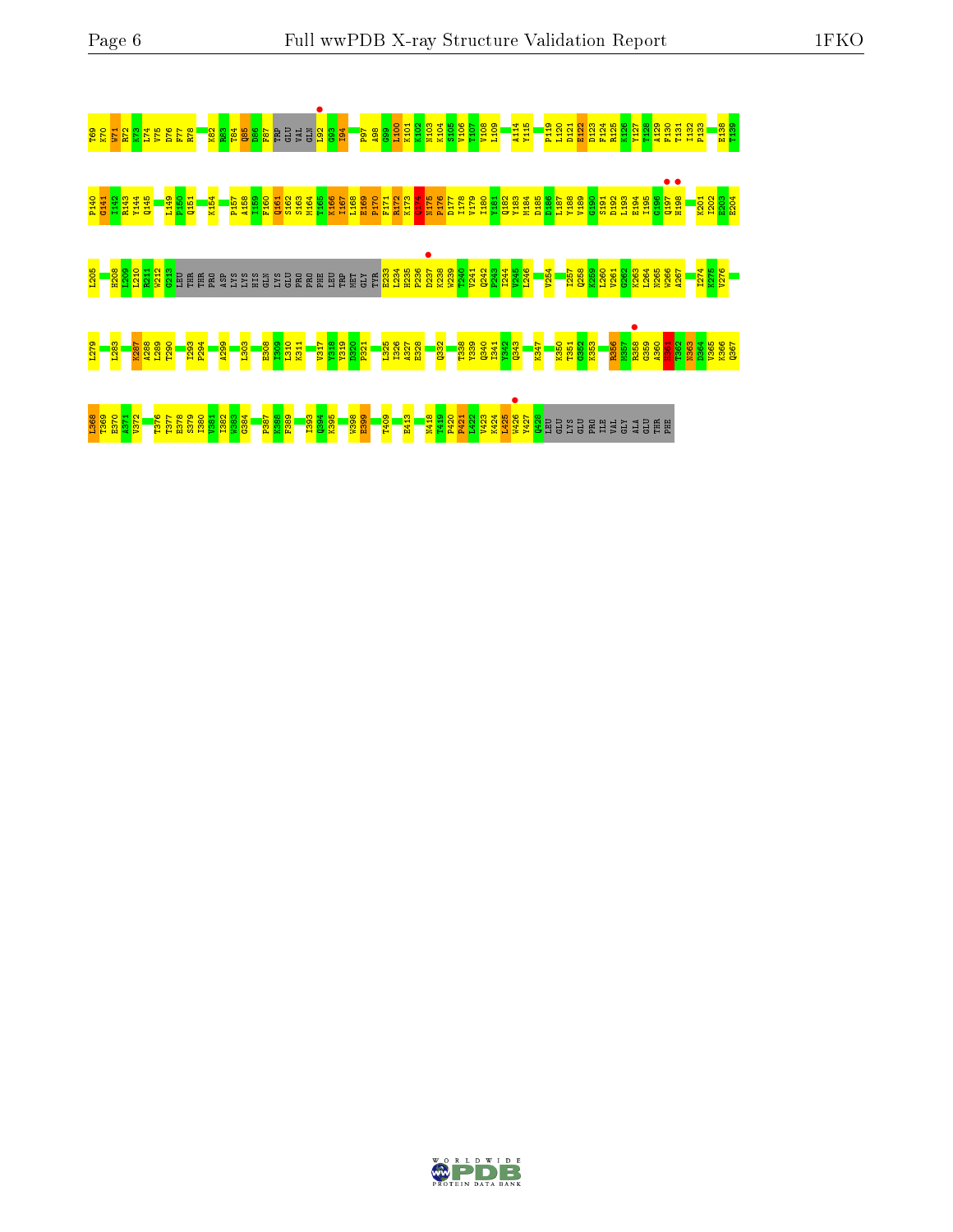# 4 Data and refinement statistics  $(i)$

| Property                                                   | Value                                                | Source     |
|------------------------------------------------------------|------------------------------------------------------|------------|
| Space group                                                | P 21 21 21                                           | Depositor  |
| Cell constants                                             | $140.30\text{\AA}$<br>$109.70\text{\AA}$<br>- 74.40Å | Depositor  |
| a, b, c, $\alpha$ , $\beta$ , $\gamma$                     | $90.00^\circ$<br>$90.00^\circ$<br>$90.00^\circ$      |            |
| Resolution $(A)$                                           | 30.00<br>2.90<br>$\frac{1}{2}$                       | Depositor  |
|                                                            | $29.55 - 2.86$                                       | <b>EDS</b> |
| % Data completeness                                        | $\overline{89.2}$ (30.00-2.90)                       | Depositor  |
| (in resolution range)                                      | 87.0 (29.55-2.86)                                    | <b>EDS</b> |
| $R_{merge}$                                                | 0.12                                                 | Depositor  |
| $\mathrm{R}_{sym}$                                         | (Not available)                                      | Depositor  |
| $\langle I/\sigma(I) \rangle^{-1}$                         | $0.77$ (at 2.85Å)                                    | Xtriage    |
| Refinement program                                         | <b>CNS</b>                                           | Depositor  |
|                                                            | 0.287<br>0.205                                       | Depositor  |
| $R, R_{free}$                                              | (Not available)<br>0.205                             | DCC        |
| $R_{free}$ test set                                        | No test flags present.                               | wwPDB-VP   |
| Wilson B-factor $(A^2)$                                    | 61.6                                                 | Xtriage    |
| Anisotropy                                                 | 0.650                                                | Xtriage    |
| Bulk solvent $k_{sol}$ (e/Å <sup>3</sup> ), $B_{sol}(A^2)$ | 0.29, 84.5                                           | <b>EDS</b> |
| L-test for $\mathrm{twinning}^2$                           | $< L >$ = 0.47, $< L2 >$ = 0.30                      | Xtriage    |
| Estimated twinning fraction                                | No twinning to report.                               | Xtriage    |
| $\overline{F_o}, \overline{F_c}$ correlation               | 0.95                                                 | <b>EDS</b> |
| Total number of atoms                                      | 7777                                                 | wwPDB-VP   |
| Average B, all atoms $(A^2)$                               | 82.0                                                 | wwPDB-VP   |

Xtriage's analysis on translational NCS is as follows: The largest off-origin peak in the Patterson function is  $3.11\%$  of the height of the origin peak. No significant pseudotranslation is detected.

<sup>&</sup>lt;sup>2</sup>Theoretical values of  $\langle |L| \rangle$ ,  $\langle L^2 \rangle$  for acentric reflections are 0.5, 0.333 respectively for untwinned datasets, and 0.375, 0.2 for perfectly twinned datasets.



<span id="page-6-1"></span><span id="page-6-0"></span><sup>1</sup> Intensities estimated from amplitudes.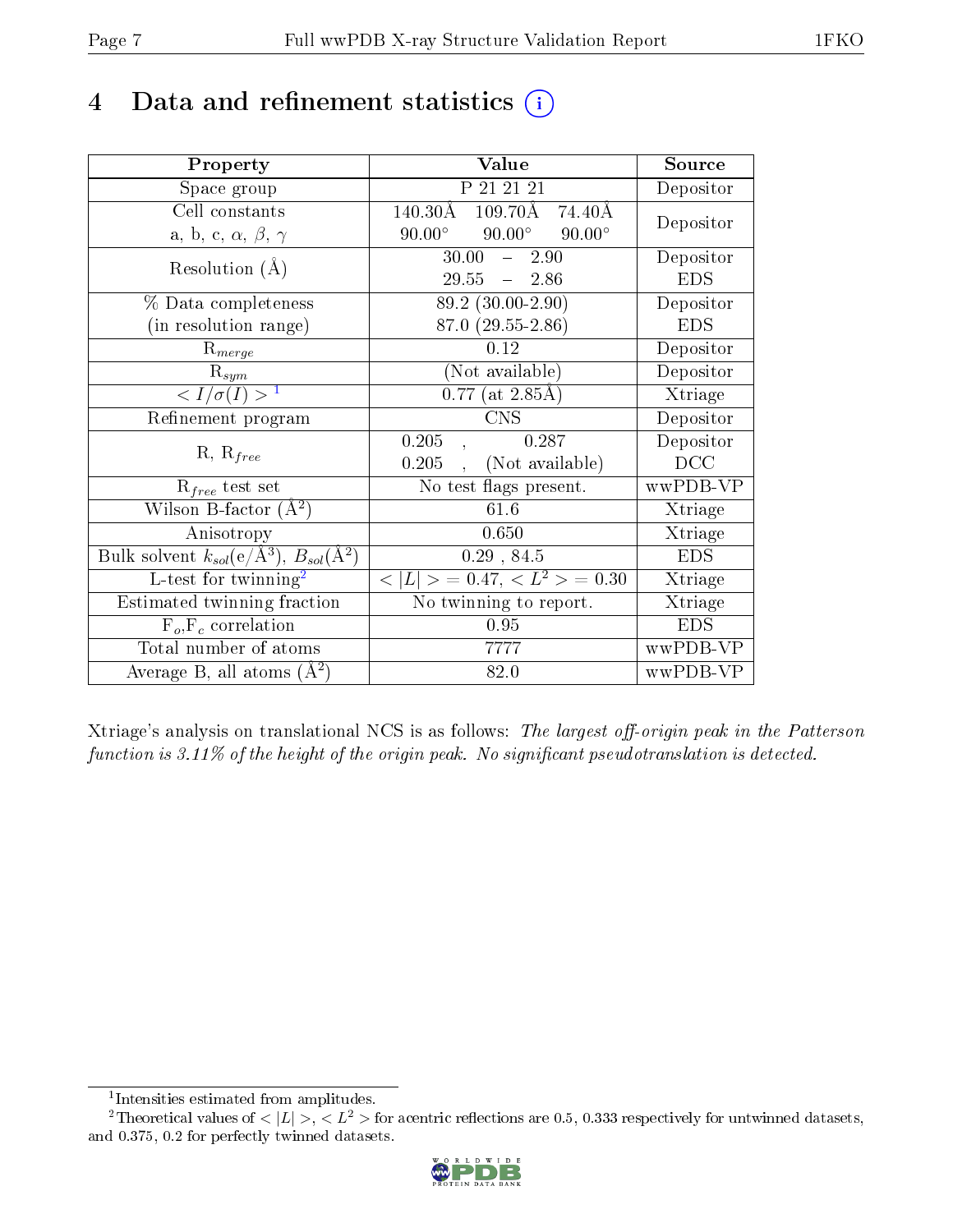# 5 Model quality  $(i)$

## 5.1 Standard geometry  $\overline{()}$

Bond lengths and bond angles in the following residue types are not validated in this section: CSD, EFZ

The Z score for a bond length (or angle) is the number of standard deviations the observed value is removed from the expected value. A bond length (or angle) with  $|Z| > 5$  is considered an outlier worth inspection. RMSZ is the root-mean-square of all Z scores of the bond lengths (or angles).

| Mol      | Chain |      | Bond lengths | Bond angles |             |  |
|----------|-------|------|--------------|-------------|-------------|--|
|          |       | RMSZ | $\# Z  > 5$  | RMSZ        | $\# Z  > 5$ |  |
|          |       | 0.44 | 0/4543       | 0.68        | 0/6175      |  |
| $\Omega$ | R     | 0.43 | 0/3414       | 0.69        | 0/4637      |  |
| ΑĦ       | A 11  | 0.44 | 7957         | 0.68        | 10812       |  |

There are no bond length outliers.

There are no bond angle outliers.

There are no chirality outliers.

There are no planarity outliers.

### $5.2$  Too-close contacts  $(i)$

In the following table, the Non-H and H(model) columns list the number of non-hydrogen atoms and hydrogen atoms in the chain respectively. The H(added) column lists the number of hydrogen atoms added and optimized by MolProbity. The Clashes column lists the number of clashes within the asymmetric unit, whereas Symm-Clashes lists symmetry related clashes.

| Mol |      | Chain   Non-H   $H (model)$   $H (added)$ |      |     | Clashes   Symm-Clashes |
|-----|------|-------------------------------------------|------|-----|------------------------|
|     | 4434 |                                           | 4477 | 305 |                        |
|     | 3322 |                                           | 3352 | 997 |                        |
|     |      |                                           |      |     |                        |
|     |      |                                           | 7838 | 513 |                        |

The all-atom clashscore is defined as the number of clashes found per 1000 atoms (including hydrogen atoms). The all-atom clashscore for this structure is 33.

All (513) close contacts within the same asymmetric unit are listed below, sorted by their clash magnitude.

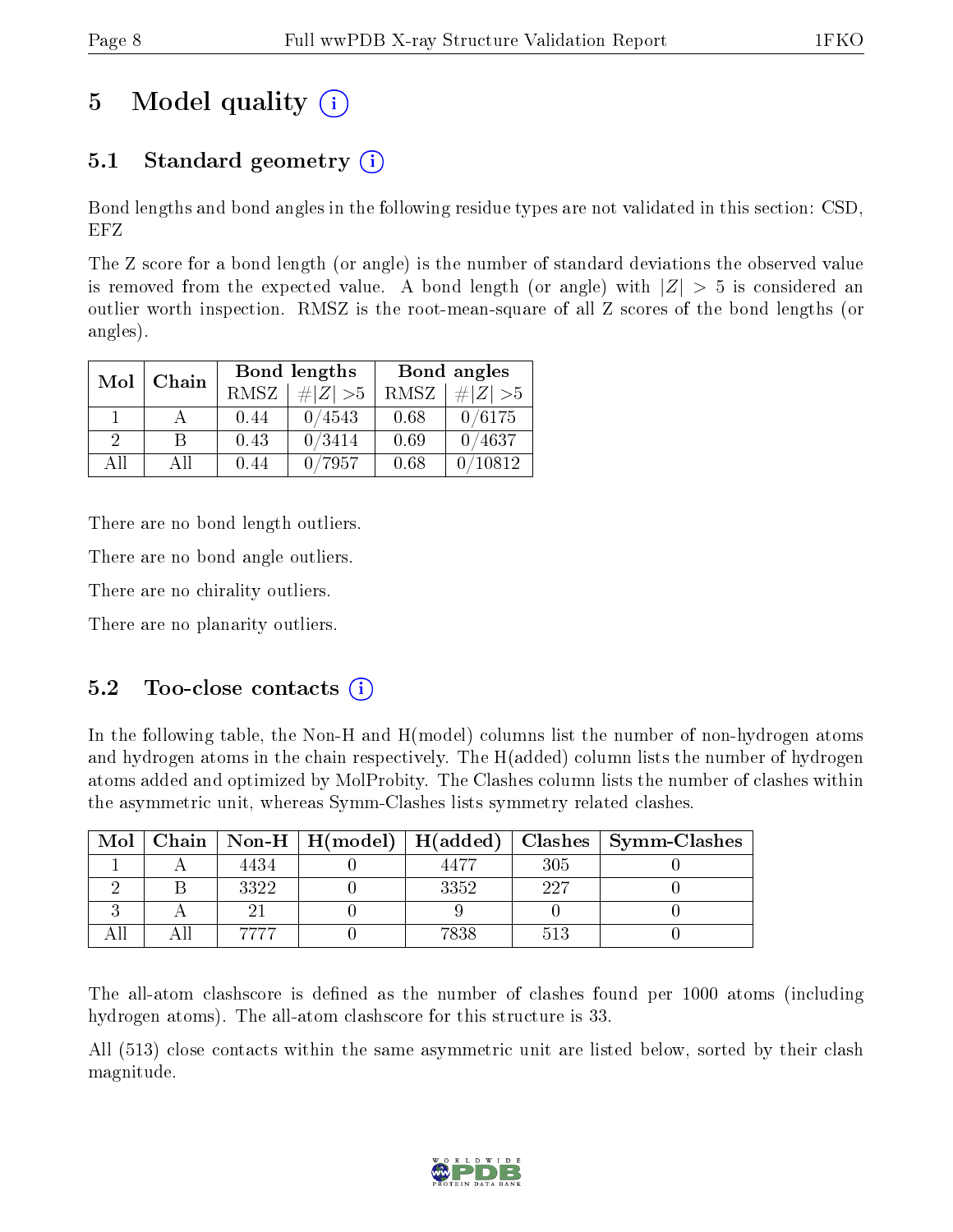| Atom-1                                | Atom-2                      | Interatomic    | Clash         |
|---------------------------------------|-----------------------------|----------------|---------------|
|                                       |                             | distance $(A)$ | overlap $(A)$ |
| 2:B:72:ARG:HH21                       | 2:B:409:THR:HG22            | 1.16           | 1.09          |
| 2:B:174:GLN:H                         | 2:B:176:PRO:HD3             | 1.22           | 1.02          |
| 2:B:173:LYS:HD2                       | 2:B:176:PRO:HG2             | 1.44           | 0.99          |
| 1:A:380:ILE:HD11                      | 1: A: 386: THR: HG22        | 1.46           | 0.95          |
| 1: A:118: VAL:O                       | 1: A:148: VAL:HG22          | 1.72           | 0.89          |
| 1: A:410:TRP:CE3                      | 2:B:363:ASN:HB2             | 2.07           | 0.89          |
| 1: A:226: PRO:HB3                     | 1:A:235:HIS:CD2             | 2.08           | 0.89          |
| 1:A:323:LYS:HB2                       | 1:A:343:GLN:NE2             | 1.90           | 0.85          |
| 1:A:461:ARG:HH11                      | 1:A:461:ARG:HG3             | 1.42           | 0.85          |
| 1:A:239:TRP:CZ2                       | 1:A:316:GLY:HA3             | 2.13           | 0.83          |
| 2:B:363:ASN:ND2                       | 2:B:366:LYS:HB2             | 1.94           | 0.83          |
| 2:B:175:ASN:HD21                      | 2:B:201:LYS:NZ              | 1.77           | 0.82          |
| $1:A:206:A\overline{\mathrm{RG:HG2}}$ | 1: A:206:ARG:HH11           | 1.43           | 0.82          |
| 1: A: 439: THR: HG21                  | 2:B:289:LEU:HD13            | 1.63           | 0.81          |
| 2:B:274:ILE:HD11                      | 2:B:310:LEU:HD21            | 1.63           | 0.81          |
| 1: A:283:LEU:O                        | 1: A:286:THR:HG23           | 1.81           | 0.80          |
| 2:B:175:ASN:N                         | 2:B:176:PRO:HD3             | 1.97           | 0.80          |
| 1: A: 227: PHE: HB2                   | 1: A: 234: LEU: CD1         | 2.11           | 0.80          |
| 1:A:270:ILE:O                         | 1:A:272:PRO:H <sub>D3</sub> | 1.81           | 0.80          |
| 2:B:233:GLU:O                         | 2:B:234:LEU:HD12            | 1.80           | 0.80          |
| 1: A:120: LEU: HD12                   | 1:A:121:ASP:H               | 1.46           | 0.79          |
| 2:B:163:SER:HA                        | 2:B:166:LYS:HE2             | 1.64           | 0.79          |
| 2:B:174:GLN:N                         | 2:B:176:PRO:HD3             | 1.97           | 0.79          |
| 1:A:390:LYS:HE2                       | 1: A:415: GLU:OE2           | 1.84           | 0.78          |
| 1: A: 150: PRO:HG2                    | 1:A:153:TRP:CB              | 2.15           | 0.77          |
| 1: A:490: GLY: H                      | 1:A:528:LYS:HZ1             | 1.29           | 0.77          |
| 1: A:9: PRO:HA                        | 1:A:121:ASP:OD2             | 1.85           | 0.77          |
| 2:B:106:VAL:O                         | 2:B:234:LEU:HB2             | 1.84           | 0.76          |
| 2:B:267:ALA:HB2                       | 2:B:426:TRP:CH2             | 2.20           | 0.76          |
| 2:B:244:ILE:HG21                      | 2:B:426:TRP:CZ2             | 2.19           | 0.76          |
| 2:B:173:LYS:HA                        | 2:B:176:PRO:HG3             | 1.68           | 0.76          |
| 2:B:163:SER:O                         | 2:B:167:ILE:HG13            | 1.87           | 0.75          |
| 1: A:457: TYR: CE2                    | 1:A:465:LYS:HB3             | 2.23           | 0.74          |
| 1: A:50: ILE: HD13                    | 1:A:145:GLN:HB3             | 1.70           | 0.74          |
| 1: A:317: VAL:HG22                    | 1: A: 318: TYR: H           | 1.52           | 0.73          |
| 1:A:282:LEU:HD12                      | 1: A:293: ILE: CG2          | 2.18           | 0.73          |
| 2: B:67: ASP:O                        | 2:B:68:SER:HB2              | 1.88           | 0.73          |
| 2:B:157:PRO:HG2                       | 2:B:184:MET:HA              | 1.70           | 0.73          |
| 1: A:206:ARG:HE                       | 1:A:218:ASP:HA              | 1.54           | 0.72          |
| 1:A:21:VAL:HG12                       | 1: A:22:LYS:H               | 1.52           | 0.72          |
| 2:B:68:SER:OG                         | 2:B:70:LYS:HG2              | 1.89           | 0.72          |
| 1: A: 356: ARG: HB2                   | 1:A:367:GLN:NE2             | 2.05           | 0.72          |

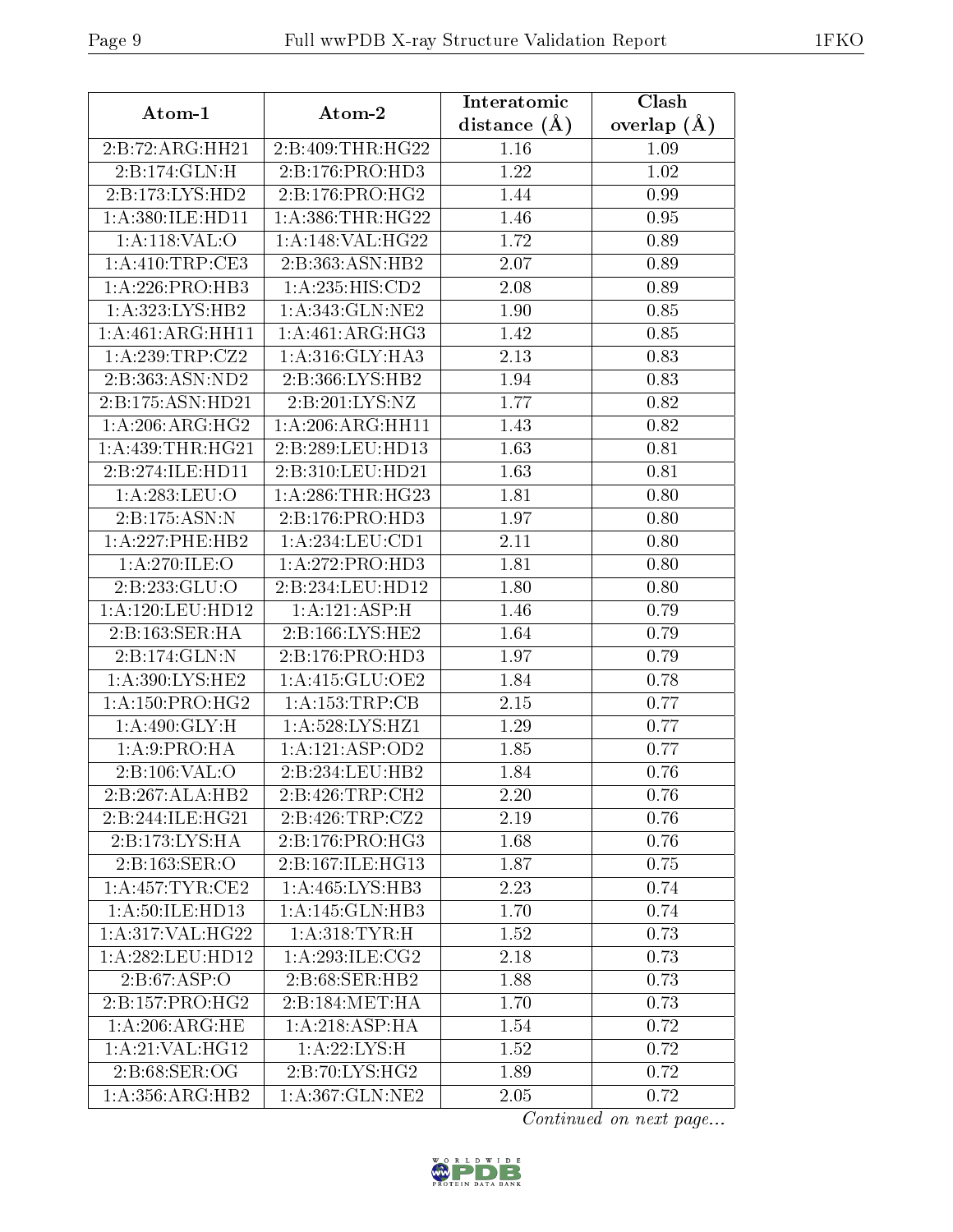| Continuea from previous page  |                              | Interatomic       | Clash         |
|-------------------------------|------------------------------|-------------------|---------------|
| Atom-1                        | Atom-2                       | distance $(A)$    | overlap $(A)$ |
| 2:B:157:PRO:CG                | 2:B:184:MET:HA               | 2.20              | 0.72          |
| 1:A:335:GLY:HA2               | 1:A:367:GLN:OE1              | $\overline{1.90}$ | 0.71          |
| 2:B:27:THR:O                  | 2:B:31:ILE:HG12              | 1.90              | 0.71          |
| 1:A:393:ILE:HB                | 1:A:423:VAL:HG22             | 1.73              | 0.71          |
| 1: A:503:LEU:O                | 1:A:507:GLN:HB2              | 1.89              | 0.71          |
| 2:B:173:LYS:HA                | 2:B:176:PRO:CG               | 2.20              | 0.71          |
| 2:B:7:THR:HG22                | 2: B: 119: PRO:HG2           | 1.73              | 0.71          |
| 1: A:126: LYS: HE3            | 1: A: 127: TYR: CZ           | 2.26              | 0.71          |
| 1: A: 41: MET: HB2            | 1:A:46:LYS:HB2               | 1.73              | 0.71          |
| 1: A:31: ILE: HG12            | 1: A: 133: PRO:HG2           | 1.72              | 0.70          |
| 1:A:239:TRP:CE2               | $1:A:316:GLY:H\overline{A3}$ | 2.27              | 0.70          |
| 1:A:21:VAL:HG12               | 1: A:22:LYS:N                | 2.06              | 0.69          |
| 2:B:387:PRO:HG2               | 2:B:389:PHE:CE1              | 2.27              | 0.69          |
| 1: A: 150: PRO:HG2            | 1: A: 153: TRP: HB2          | 1.75              | 0.69          |
| 1:A:244:ILE:HG23              | 1: A:310: LEU: HB3           | 1.74              | 0.69          |
| 1: A:282:LEU:HD12             | 1: A:293: ILE: HG21          | 1.74              | 0.69          |
| 1:A:297:GLU:O                 | 1:A:301:LEU:HD23             | 1.93              | 0.69          |
| 1:A:460:ASN:HD22              | 2:B:288:ALA:HB2              | 1.58              | 0.69          |
| 1:A:13:LYS:HE3                | 1: A:84:THR:O                | 1.93              | 0.68          |
| 1:A:540:LYS:HB3               | 1: A:542: ILE: HD11          | 1.75              | 0.68          |
| 1: A:21: VAL: HG11            | 1: A:59: PRO:HD3             | 1.76              | 0.68          |
| 1:A:235:HIS:HB3               | 1:A:236:PRO:HD2              | 1.76              | 0.68          |
| 1: A:278: GLN: HG2            | 1:A:298:GLU:HB3              | 1.75              | 0.68          |
| 2:B:356:ARG:NH2               | 2:B:361:HIS:HB3              | 2.10              | 0.67          |
| 2:B:235:HIS:O                 | 2:B:238:LYS:HB2              | 1.95              | 0.67          |
| $2:B:72:ARG:\overline{NH2}$   | 2:B:409:THR:HG22             | 2.01              | 0.67          |
| 1: A: 100: LEU: O             | 1: A:318: TYR: HB3           | 1.95              | 0.66          |
| 1:A:33:ALA:O                  | 1: A:37: ILE: HD13           | 1.96              | 0.66          |
| $2: B: 169: \overline{GLU:O}$ | $2:B:172:ARG:\overline{H}B2$ | 1.95              | 0.66          |
| 1: A: 366: LYS:O              | 1: A:369:THR:HB              | 1.95              | 0.66          |
| 2:B:13:LYS:HB2                | 2: B: 16: MET: HG3           | 1.75              | 0.66          |
| 1:A:417:VAL:HG13              | 1: A:419:THR:HG22            | 1.78              | 0.65          |
| 1: A: 225: PRO:HG3            | 1:A:227:PHE:CE2              | 2.31              | 0.65          |
| 2:B:266:TRP:HZ3               | 2:B:426:TRP:CD1              | 2.14              | 0.65          |
| 2:B:175:ASN:N                 | 2:B:176:PRO:CD               | 2.58              | 0.65          |
| 1:A:360:ALA:HA                | 1:A:514:GLU:HG2              | 1.78              | 0.65          |
| $1:A:445:ALA:\overline{H}$    | 1: A:477:THR:HG21            | 1.60              | 0.65          |
| 1:A:130:PHE:CZ                | 1:A:144:TYR:HB2              | 2.31              | 0.65          |
| 1:A:490:GLY:H                 | 1:A:528:LYS:NZ               | 1.93              | 0.65          |
| 2:B:261:VAL:HG13              | 2:B:276:VAL:HG21             | 1.78              | 0.65          |
| 1:A:89:GLU:OE2                | 1: A:92:LEU:HA               | 1.97              | 0.64          |

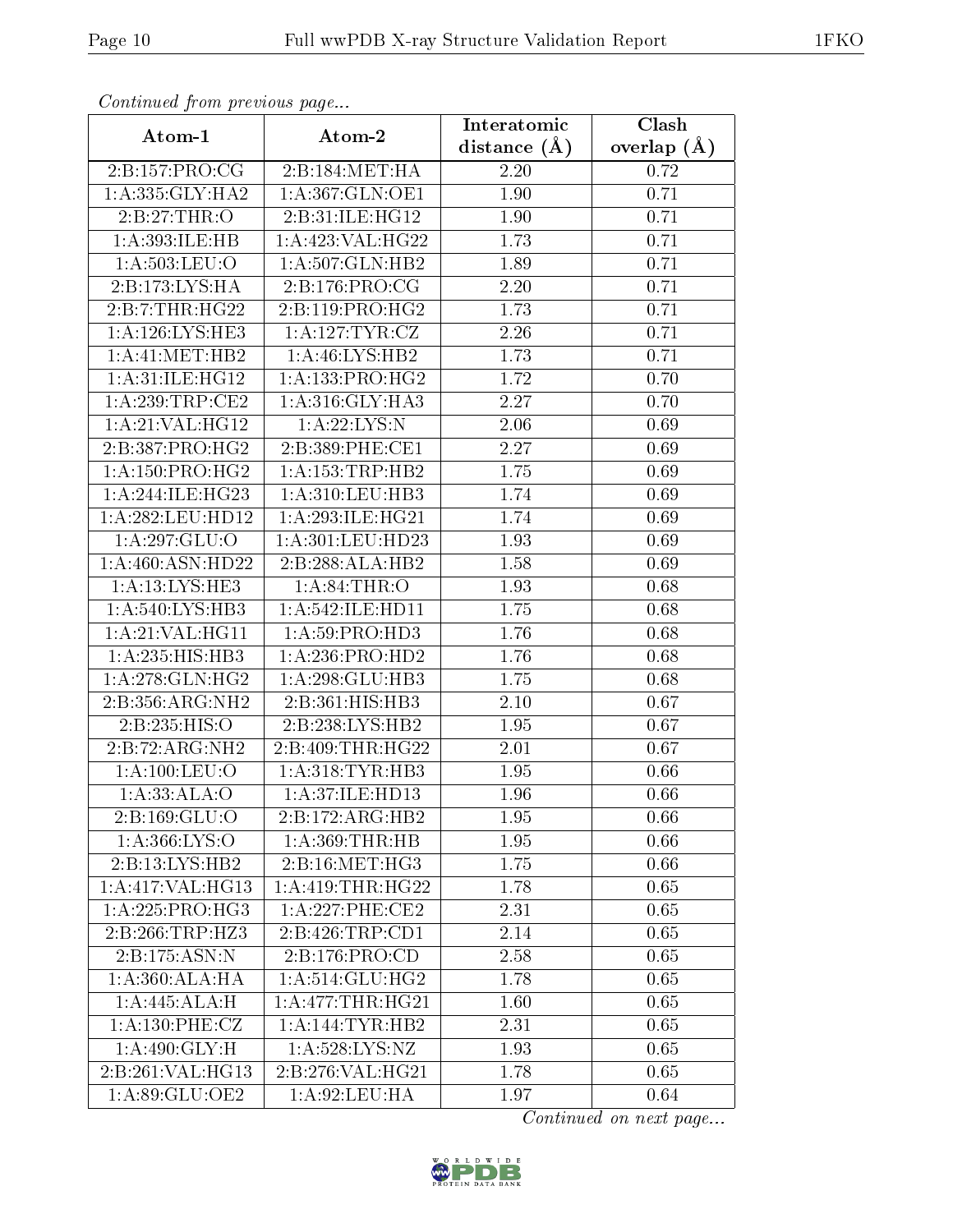| Continuea from previous page |                             | Interatomic       | Clash         |
|------------------------------|-----------------------------|-------------------|---------------|
| Atom-1                       | Atom-2                      | distance $(A)$    | overlap $(A)$ |
| 1: A:171: PHE:HB2            | 1:A:208:HIS:CE1             | 2.31              | 0.64          |
| 1: A:216:THR:OG1             | 1:A:217:PRO:HD2             | 1.98              | 0.64          |
| 1: A:23: GLN: HE22           | 1: A:60: VAL:HB             | 1.62              | 0.64          |
| 1:A:485:ALA:O                | 1:A:489:SER:HB3             | 1.96              | 0.64          |
| 2:B:21:VAL:HB                | 2:B:59:PRO:HD3              | 1.80              | 0.64          |
| 1:A:122:GLU:CD               | 1:A:122:GLU:H               | 1.98              | 0.64          |
| 2:B:350:LYS:HE3              | 2:B:378:GLU:OE1             | 1.98              | 0.64          |
| 1: A:181:TYR:CD1             | 2:B:138:GLU:HA              | 2.32              | 0.63          |
| 1: A:380: ILE: CD1           | 1: A: 386: THR: HG22        | $\overline{2.25}$ | 0.63          |
| 2:B:201:LYS:HZ3              | 2: B:204: GLU:CD            | 2.01              | 0.63          |
| 1: A:439:THR:CG2             | 2:B:289:LEU:HD13            | 2.27              | 0.63          |
| 1: A: 156: SER: HB2          | 1:A:157:PRO:HD3             | 1.82              | 0.62          |
| 2:B:3:SER:N                  | 2:B:4:PRO:H <sub>D3</sub>   | 2.13              | $0.62\,$      |
| 2:B:174:GLN:HG3              | 2:B:175:ASN:OD1             | 1.98              | 0.62          |
| 1: A:26:LEU:HD22             | 1: A:30: LYS: HE3           | 1.81              | 0.62          |
| 1:A:317:VAL:HG22             | 1: A:318: TYR: N            | 2.15              | 0.62          |
| 1:A:330:GLN:NE2              | 1:A:340:GLN:OE1             | 2.31              | 0.62          |
| 1: A:248: GLU:HA             | 1:A:307:ARG:NH2             | 2.14              | $0.62\,$      |
| 2:B:328:GLU:O                | 2:B:339:TYR:HA              | $\overline{2}.00$ | 0.62          |
| 1: A:274: ILE: HDI1          | 1:A:310:LEU:HD21            | 1.82              | 0.62          |
| 2:B:170:PRO:O                | 2:B:174:GLN:HB3             | 2.00              | 0.61          |
| 1:A:206:ARG:NH1              | 1: A:206:ARG:HG2            | 2.10              | 0.61          |
| 2:B:120:LEU:HD22             | 2:B:125:ARG:HG3             | 1.82              | 0.61          |
| 2:B:175:ASN:H                | 2:B:176:PRO:HD3             | 1.64              | 0.61          |
| 2:B:175:ASN:ND2              | 2:B:201:LYS:NZ              | 2.47              | 0.61          |
| 1:A:174:GLN:C                | 1: A:176: PRO:HD3           | 2.21              | 0.61          |
| 1:A:234:LEU:H                | 1: A: 234: LEU: HD12        | 1.65              | 0.61          |
| 1: A:260:LEU:HG              | 1: A:264:LEU:HD23           | 1.82              | 0.61          |
| 2:B:242:GLN:HE22             | 2:B:353:LYS:HE3             | 1.64              | 0.61          |
| 2:B:360:ALA:HB2              | 2:B:366:LYS:HD2             | 1.82              | 0.61          |
| $1:A:340:GLN:\overline{HB3}$ | 1: A: 351: THR: HG22        | 1.83              | 0.60          |
| 1:A:254:VAL:HG22             | 1:A:293:ILE:HD11            | 1.82              | 0.60          |
| 1: A: 150: PRO:HG2           | 1: A: 153: TRP: HB3         | 1.82              | 0.60          |
| 1:A:169:GLU:N                | 1: A:170: PRO:HD2           | 2.16              | 0.60          |
| 1: A:325: LEU:O              | 1:A:326:ILE:HD13            | 2.02              | 0.60          |
| 1:A:79:GLU:O                 | $1:A:83.\overline{ARG:HG3}$ | 1.99              | 0.60          |
| 2:B:124:PHE:CD1              | 2:B:127:TYR:HD2             | 2.20              | 0.60          |
| 2:B:266:TRP:CZ3              | 2:B:426:TRP:CD1             | 2.90              | 0.60          |
| 1: A:3: SER:HB3              | 1: A: 119: PRO: HD3         | 1.83              | 0.60          |
| 2:B:158:ALA:O                | 2:B:161:GLN:HB2             | 2.01              | 0.60          |
| 1:A:76:ASP:OD1               | 1: A:78: ARG: HG3           | 2.02              | 0.59          |

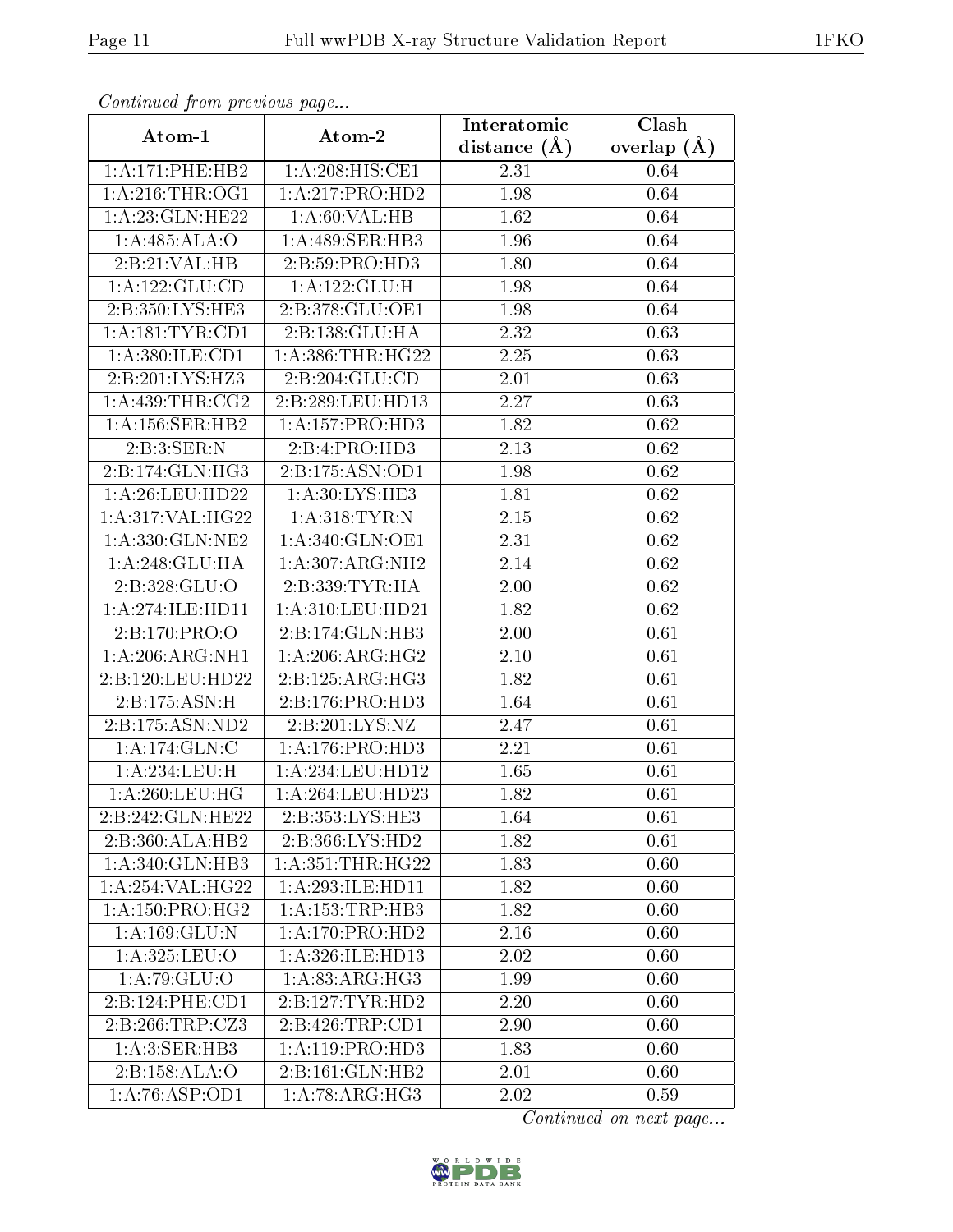| Continuea from previous page        |                              | Interatomic      | Clash           |
|-------------------------------------|------------------------------|------------------|-----------------|
| Atom-1                              | Atom-2                       | distance $(\AA)$ | overlap $(\AA)$ |
| 1:A:461:ARG:HH11                    | 1:A:461:ARG:CG               | 2.15             | 0.59            |
| 1: A:170:PRO:HG2                    | 1:A:171:PHE:H                | 1.67             | 0.59            |
| 2:B:308:GLU:O                       | $2:B:311:LYS:H\overline{B2}$ | 2.03             | 0.59            |
| 1: A:407: GLN: HG2                  | 2:B:393:ILE:HA               | 1.85             | 0.59            |
| 2:B:242:GLN:HG3                     | 2:B:242:GLN:O                | 2.03             | 0.59            |
| 2:B:267:ALA:CB                      | 2:B:426:TRP:CH2              | 2.85             | 0.59            |
| 2:B:356:ARG:CZ                      | 2:B:361:HIS:HB3              | 2.32             | 0.59            |
| 1:A:118:VAL:CC                      | 1:A:148:VAL:HG22             | 2.22             | 0.59            |
| 2:B:114:ALA:HB1                     | 2:B:160:PHE:CZ               | 2.38             | 0.59            |
| 1:A:408:ALA:O                       | 2:B:393:ILE:HG13             | 2.04             | 0.58            |
| 1: A:498: ASP:HA                    | 1: A:536: VAL:O              | 2.03             | 0.58            |
| 1:A:50:ILE:HG23                     | 1: A:145: GLN: HG2           | 1.85             | 0.58            |
| 1:A:432:GLU:HB2                     | 1:A:433:PRO:HD2              | 1.86             | 0.58            |
| $2:B:104:\overline{\text{LYS:HB3}}$ | 2:B:192:ASP:HA               | 1.85             | 0.58            |
| 2:B:237:ASP:C                       | 2:B:239:TRP:N                | 2.54             | 0.58            |
| 2:B:263:LYS:HE2                     | 2:B:425:LEU:HB3              | 1.86             | 0.58            |
| 1: A:115: TYR: CE2                  | 1: A: 156: SER: HB3          | 2.38             | 0.58            |
| 2:B:161:GLN:HA                      | 2:B:161:GLN:OE1              | 2.02             | 0.58            |
| 1:A:139:THR:HB                      | 1: A:140: PRO:HD3            | 1.85             | 0.58            |
| 2:B:120:LEU:HD21                    | 2:B:124:PHE:HD2              | 1.68             | 0.58            |
| 1:A:518:VAL:O                       | 1:A:522:ILE:HG13             | 2.04             | 0.58            |
| 2:B:20:LYS:HE2                      | 2: B: 56: TYR: CE1           | 2.39             | 0.57            |
| 2:B:175:ASN:HD21                    | 2:B:201:LYS:CE               | 2.17             | 0.57            |
| 1:A:311:LYS:O                       | 1:A:313:PRO:HD3              | 2.03             | 0.57            |
| 1:A:426:TRP:O                       | 1: A:427:TYR:HB3             | 2.04             | 0.57            |
| 1:A:454:LYS:HA                      | 1:A:467:VAL:O                | 2.04             | 0.57            |
| 2:B:120:LEU:HD23                    | 2:B:121:ASP:N                | 2.20             | 0.57            |
| 2:B:100:LEU:HD23                    | 2:B:100:LEU:N                | 2.20             | 0.57            |
| 2:B:365:VAL:O                       | 2:B:369:THR:HG23             | 2.05             | 0.57            |
| 1:A:24:TRP:H                        | 1: A:24:TRP:HD1              | 1.53             | 0.56            |
| 2:B:369:THR:HG22                    | 2: B: 398: TRP: CH2          | 2.40             | 0.56            |
| 2:B:237:ASP:C                       | 2:B:239:TRP:H                | 2.08             | 0.56            |
| 1: A:208: HIS: HA                   | 1:A:211:ARG:HD3              | 1.88             | 0.56            |
| 1: A:270: ILE: HG23                 | 1:A:271:TYR:N                | 2.21             | 0.56            |
| 2:B:151:GLN:HB3                     | 2:B:185:ASP:OD1              | 2.06             | 0.56            |
| 1:A:244:ILE:HG21                    | 1:A:310:LEU:HD22             | 1.88             | 0.55            |
| 1: A:532:TYR:CE2                    | 1:A:534:ALA:HB2              | 2.42             | 0.55            |
| 2:B:341:ILE:N                       | 2:B:341:ILE:HD12             | 2.21             | 0.55            |
| 1: A:486: LEU:HB3                   | 1: A:524: GLN: CG            | 2.35             | 0.55            |
| 1:A:229:TRP:O                       | 1:A:232:TYR:N                | 2.40             | 0.55            |
| 1:A:287:LYS:HG2                     | 1: A:291: GLU:OE2            | 2.06             | 0.55            |

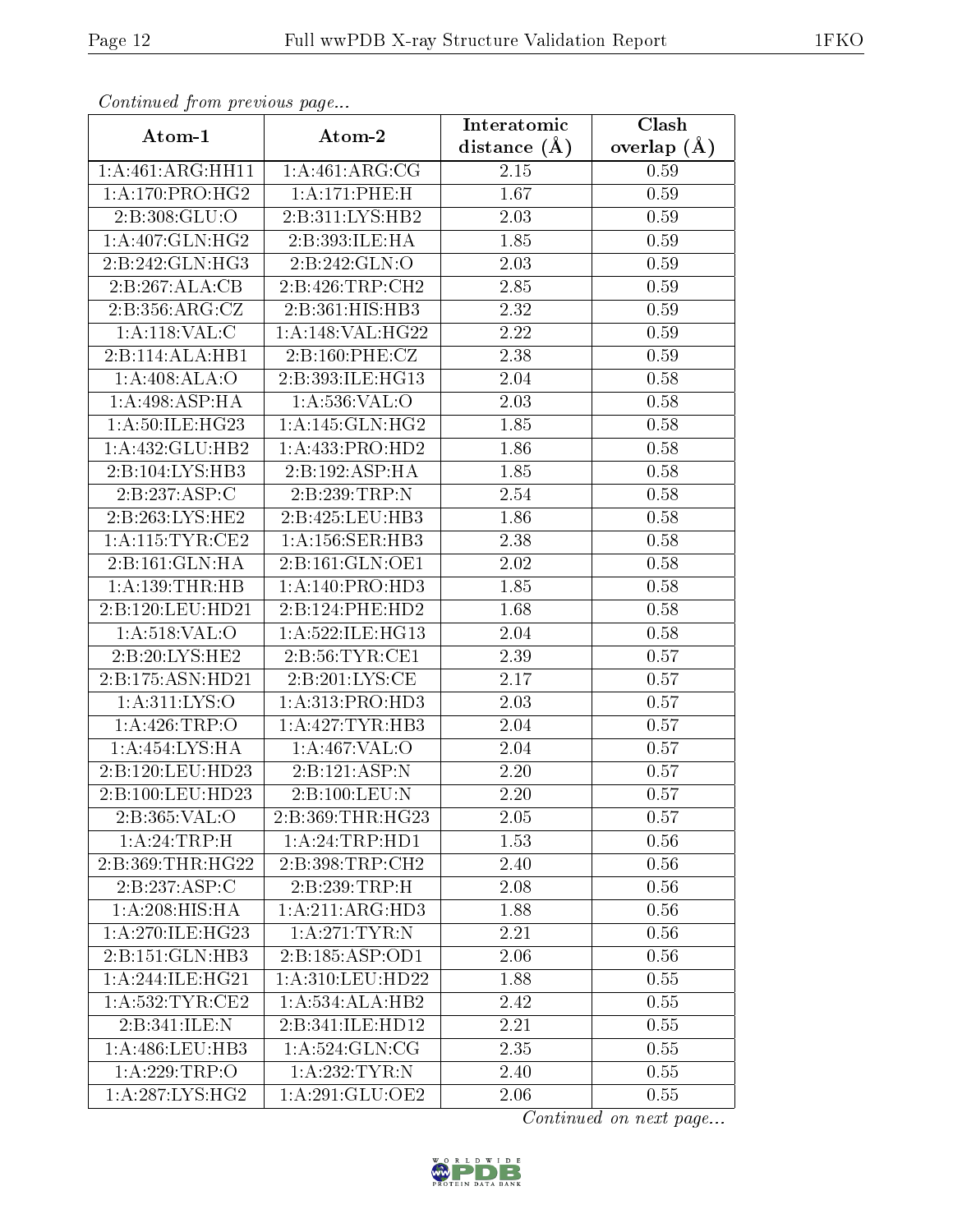| Commuca from previous page    |                     | Interatomic    | Clash         |
|-------------------------------|---------------------|----------------|---------------|
| Atom-1                        | Atom-2              | distance $(A)$ | overlap $(A)$ |
| 1:A:214:LEU:N                 | 1:A:214:LEU:HD12    | 2.22           | 0.55          |
| 2:B:266:TRP:CZ3               | 2:B:426:TRP:CG      | 2.95           | 0.55          |
| 2:B:108:VAL:HG22              | 2: B: 188: TYR: CD2 | 2.42           | 0.55          |
| 1: A:97: PRO:HA               | 1: A: 100: LEU: HG  | 1.87           | 0.54          |
| 1: A:23: GLN: HG2             | 1: A: 131: THR:O    | 2.07           | 0.54          |
| 1: A:31: ILE: HD12            | 1:A:135:ILE:HA      | 1.87           | 0.54          |
| 2:B:29:GLU:HG3                | 2: B: 71: TRP: CH2  | 2.42           | 0.54          |
| 1: A:171: PHE: HD1            | 1: A:208: HIS: HD1  | 1.55           | 0.54          |
| 1:A:295:LEU:HD23              | 1:A:299:ALA:HB3     | 1.89           | 0.54          |
| 2: B: 115: TYR: HB3           | 2:B:149:LEU:HB2     | 1.87           | 0.54          |
| 2:B:173:LYS:HD2               | 2: B: 176: PRO: CG  | 2.29           | 0.54          |
| 2:B:246:LEU:HD22              | 2:B:260:LEU:HD11    | 1.89           | $0.54\,$      |
| 1:A:226:PRO:HB3               | 1:A:235:HIS:NE2     | 2.22           | 0.54          |
| 1: A: 434: ILE: HG22          | 1:A:437:ALA:HB2     | 1.88           | 0.54          |
| 1:A:229:TRP:O                 | 1: A:230:MET:C      | 2.46           | 0.54          |
| 1:A:17:ASP:O                  | 1: A:83:ARG:NE      | 2.41           | 0.54          |
| 1:A:434:ILE:CG2               | 1:A:437:ALA:HB2     | 2.38           | $0.54\,$      |
| 2:B:366:LYS:HE2               | 2:B:370:GLU:OE2     | 2.07           | 0.54          |
| $2:B:244:I\overline{LE:HG21}$ | 2:B:426:TRP:CH2     | 2.43           | 0.54          |
| 1:A:516:GLU:HA                | 1:A:519:ASN:HD22    | 1.73           | 0.53          |
| 1: A:246:LEU:HB2              | 1: A:307: ARG: NH1  | 2.23           | 0.53          |
| 1: A:21: VAL:CG1              | 1: A:59: PRO:HD3    | 2.39           | 0.53          |
| 1:A:241:VAL:HG23              | 1:A:314:VAL:O       | 2.08           | 0.53          |
| 2:B:57:ASN:HA                 | 2:B:129:ALA:O       | 2.08           | 0.53          |
| 2:B:43:LYS:O                  | 2:B:45:GLY:N        | 2.42           | 0.53          |
| 1: A: 356: ARG: HB2           | 1:A:367:GLN:HE22    | 1.72           | 0.53          |
| 1:A:395:LYS:HD3               | 1: A: 414: TRP: CZ2 | 2.43           | 0.53          |
| 1:A:448:ARG:NH2               | 1: A:473:THR:OG1    | 2.41           | 0.53          |
| 2:B:176:PRO:C                 | 2:B:178:ILE:H       | 2.12           | 0.53          |
| $1: A:120:$ LEU:HD12          | 1:A:121:ASP:N       | 2.21           | 0.53          |
| 1: A:465:LYS:HG2              | 1:A:466:VAL:N       | 2.22           | 0.53          |
| 1:A:502:ALA:O                 | 1: A: 503: LEU: C   | 2.45           | 0.53          |
| 1: A:442: VAL:CG1             | 1:A:485:ALA:HB2     | 2.38           | 0.53          |
| 1:A:78:ARG:O                  | 1: A:82:LYS:HG3     | 2.09           | 0.53          |
| 2:B:395:LYS:HG2               | 2:B:399:GLU:HG3     | 1.90           | 0.53          |
| 1:A:112:GLY:H                 | 1:A:185:ASP:HB3     | 1.74           | 0.52          |
| 2:B:191:SER:HB2               | 2:B:193:LEU:HD13    | 1.90           | 0.52          |
| 2:B:94:ILE:HG23               | 2:B:94:ILE:O        | 2.09           | 0.52          |
| 1:A:128:THR:HB                | 1: A:146:TYR:HB2    | 1.91           | 0.52          |
| 1:A:410:TRP:CZ3               | 2:B:363:ASN:HB2     | 2.42           | 0.52          |
| 2:B:106:VAL:HA                | 2:B:189:VAL:O       | 2.08           | 0.52          |

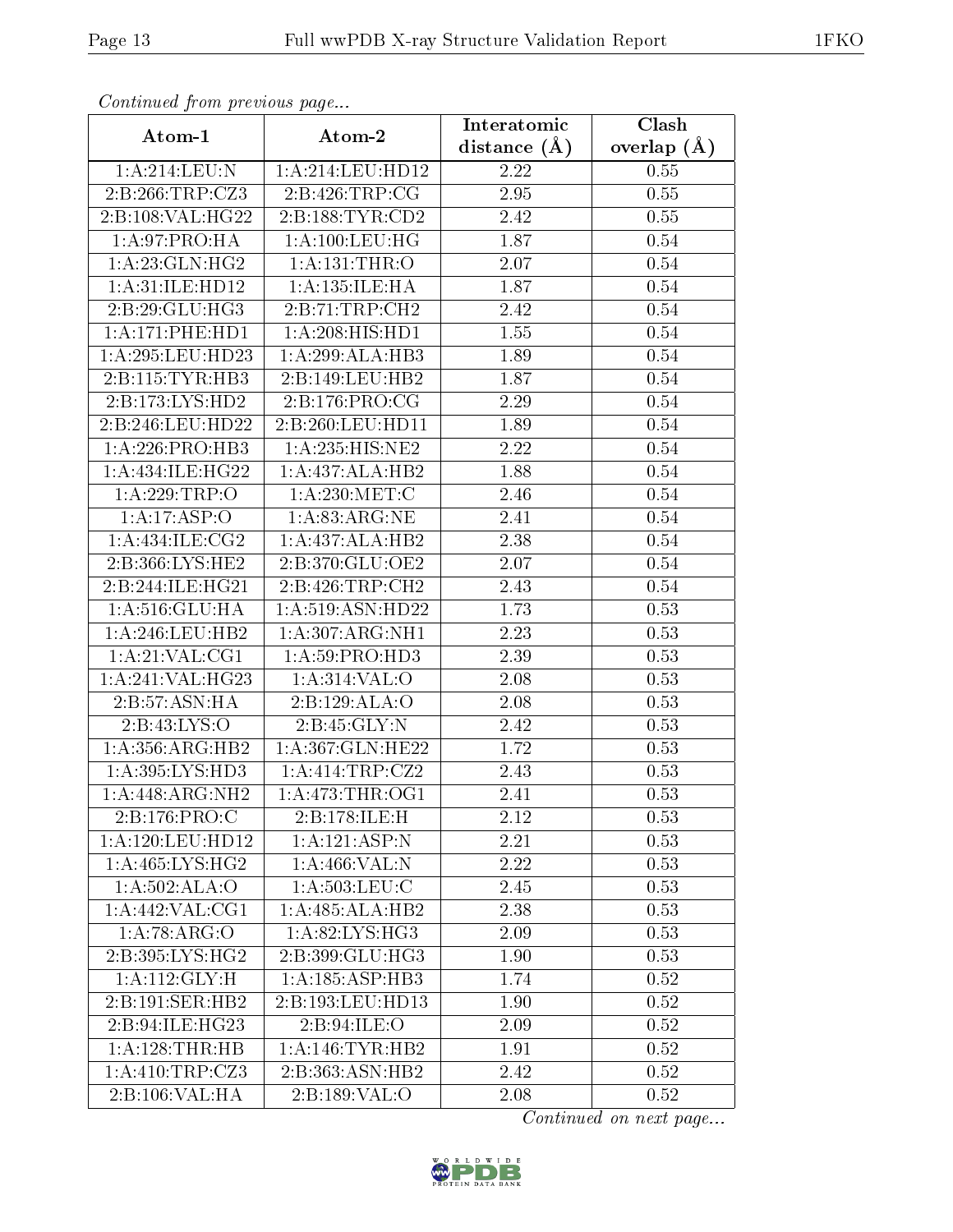| Continuea from previous page |                               | Interatomic    | Clash         |
|------------------------------|-------------------------------|----------------|---------------|
| Atom-1                       | Atom-2                        | distance $(A)$ | overlap $(A)$ |
| 2:B:72:ARG:HH11              | 2:B:72:ARG:HG3                | 1.74           | 0.52          |
| 1: A:50: ILE: CG2            | 1: A:145: GLN: HG2            | 2.40           | 0.52          |
| $2:B:242:GLN:N\overline{E2}$ | 2:B:353:LYS:HE3               | 2.24           | 0.52          |
| 2:B:160:PHE:CD1              | 2:B:160:PHE:O                 | 2.62           | 0.52          |
| 1:A:108:VAL:CC               | 1: A: 109: LEU: HD12          | 2.30           | 0.52          |
| 1:A:122:GLU:N                | 1:A:122:GLU:OE1               | 2.43           | 0.52          |
| 1:A:171:PHE:CZ               | 1:A:205:LEU:HB2               | 2.45           | 0.52          |
| 1: A:195: ILE: CG1           | 1: A: 196: GLY:N              | 2.72           | 0.52          |
| 1: A:417: VAL:O              | $1:A:417:\overline{VAL}:HG13$ | <b>2.08</b>    | 0.52          |
| 1:A:503:LEU:HD22             | 1: A: 535: TRP: CB            | 2.39           | 0.52          |
| 2: B: 130: PHE: CZ           | 2:B:144:TYR:HB2               | 2.45           | 0.52          |
| 1: A:460: ASN:ND2            | 2:B:288:ALA:HB2               | 2.23           | 0.52          |
| 1: A:296:THR:HG23            | 1:A:299:ALA:CB                | 2.39           | 0.52          |
| 2: B:54: ASN:O               | 2:B:143:ARG:NH2               | 2.42           | 0.52          |
| 1: A:497:THR:O               | 1: A: 535: TRP: HA            | 2.10           | 0.52          |
| 2:B:205:LEU:C                | 2:B:205:LEU:HD13              | 2.30           | 0.52          |
| 2:B:420:PRO:O                | 2:B:423:VAL:HG22              | 2.10           | 0.52          |
| 1:A:486:LEU:HB3              | 1: A:524: GLN: HG2            | 1.93           | 0.51          |
| 1: A:88:TRP:CE3              | 1: A:88:TRP:HA                | 2.45           | 0.51          |
| 2:B:5:ILE:HG22               | 2: B:6: GLU:N                 | 2.25           | 0.51          |
| 2:B:175:ASN:HD21             | 2:B:201:LYS:HZ1               | 1.54           | 0.51          |
| 2:B:179:VAL:CC               | 2:B:180:ILE:HD12              | 2.31           | 0.51          |
| 2:B:274:ILE:HD11             | 2:B:310:LEU:CD2               | 2.38           | 0.51          |
| 1: A:293: ILE: HG23          | 1:A:294:PRO:HD2               | 1.91           | 0.51          |
| 1: A:96: HIS: HD1            | 1:A:97:PRO:HD2                | 1.75           | 0.51          |
| 1:A:466:VAL:HG22             | 1:A:467:VAL:N                 | 2.25           | 0.51          |
| 2:B:387:PRO:HG2              | 2:B:389:PHE:CZ                | 2.45           | 0.51          |
| 1:A:37:ILE:O                 | 1:A:40:GLU:HB3                | $2.10\,$       | 0.51          |
| 1: A:296:THR:HG23            | 1:A:299:ALA:HB2               | 1.92           | 0.51          |
| 1: A:96: HIS: ND1            | 1:A:97:PRO:HD2                | 2.25           | 0.51          |
| 2:B:100:LEU:H                | 2:B:100:LEU:CD2               | 2.23           | 0.51          |
| 1:A:1:PRO:H2                 | 1: A:46: LYS: NZ              | 2.09           | 0.50          |
| 1: A:476: LYS:O              | 1: A:480: GLN: HB2            | 2.11           | 0.50          |
| 1:A:350:LYS:HG2              | 1: A:351:THR:N                | 2.27           | 0.50          |
| 2:B:241:VAL:HG13             | 2: B: 351: THR: OG1           | 2.11           | 0.50          |
| 2: B:40: GLU:O               | 2:B:44:GLU:HG3                | 2.12           | 0.50          |
| 2:B:122:GLU:HA               | 2:B:125:ARG:HD2               | 1.93           | 0.50          |
| 1:A:303:LEU:HD23             | 1: A:303:LEU:O                | 2.12           | 0.50          |
| 2:B:326:ILE:O                | 2:B:341:ILE:HA                | 2.12           | 0.50          |
| 2: B: 43: LYS: C             | 2:B:45:GLY:H                  | 2.15           | 0.50          |
| 2:B:359:GLY:C                | 2:B:361:HIS:H                 | 2.16           | 0.50          |

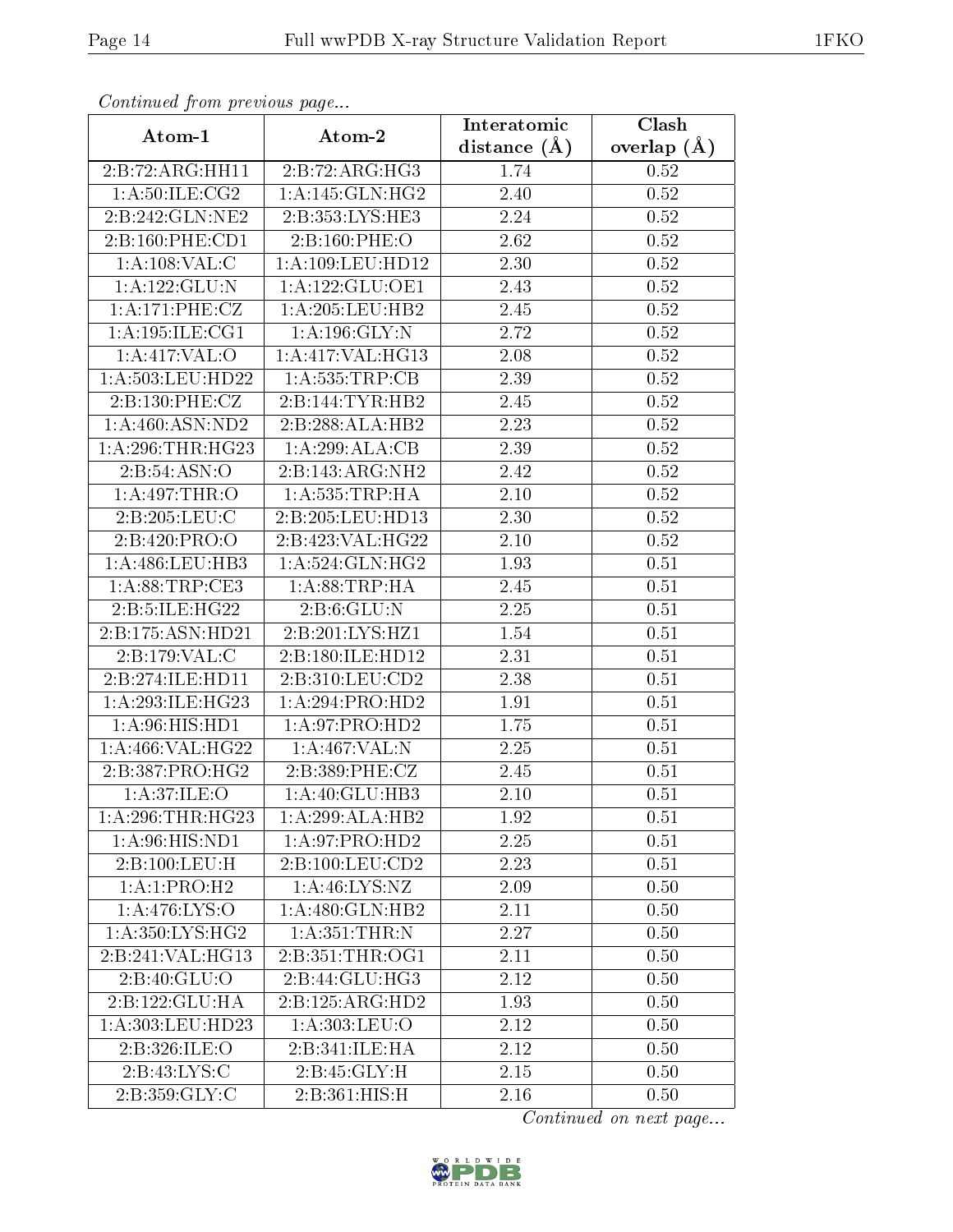| Commuca from previous page |                                     | Interatomic    | Clash           |
|----------------------------|-------------------------------------|----------------|-----------------|
| Atom-1                     | Atom-2                              | distance $(A)$ | overlap $(\AA)$ |
| 2:B:363:ASN:HD21           | 2:B:366:LYS:HB2                     | 1.74           | 0.50            |
| 2:B:236:PRO:C              | 2:B:238:LYS:H                       | 2.15           | 0.49            |
| 2:B:40:GLU:HG2             | 2:B:44:GLU:OE2                      | 2.12           | 0.49            |
| 1: A:21: VAL:CG1           | 1: A:22:LYS:N                       | 2.75           | 0.49            |
| 1: A:344: GLU:O            | 1: A: 347: LYS: HB2                 | 2.11           | 0.49            |
| 2:B:368:LEU:O              | 2:B:372:VAL:HG23                    | 2.12           | 0.49            |
| 2: B:84:THR:HG22           | 2:B:154:LYS:HE2                     | 1.94           | 0.49            |
| 1:A:48:SER:O               | 1:A:144:TYR:HA                      | 2.13           | 0.49            |
| 2:B:97:PRO:HG2             | 2:B:100:LEU:CD2                     | 2.42           | 0.49            |
| 2:B:175:ASN:ND2            | 2: B:201:LYS:HZ2                    | 2.10           | 0.49            |
| 1: A: 410: TRP: CD2        | 2:B:363:ASN:HB2                     | 2.46           | 0.49            |
| 1: A:120: LEU: HD21        | 1: A:128:THR:HG21                   | 1.93           | 0.49            |
| 1:A:148:VAL:HG13           | 1:A:149:LEU:N                       | 2.27           | 0.49            |
| 2:Bi:11:LYS:O              | 2: B: 85: GLN: HG2                  | 2.12           | 0.49            |
| 2:B:201:LYS:O              | 2:B:204:GLU:HB3                     | 2.12           | 0.49            |
| 1: A:406:TRP:CH2           | 2:B:418:ASN:HA                      | 2.46           | 0.49            |
| 2:B:423:VAL:O              | 2:B:427:TYR:HD2                     | 1.95           | 0.49            |
| 1: A:244: ILE: CG2         | 1:A:310:LEU:HB3                     | 2.42           | 0.49            |
| 2:B:98:ALA:O               | $2:B:101:\overline{\text{LYS:HB3}}$ | 2.12           | 0.49            |
| 2:B:175:ASN:O              | 2:B:177:ASP:N                       | 2.45           | 0.49            |
| 2:B:308:GLU:HA             | 2:B:311:LYS:HD2                     | 1.95           | 0.49            |
| 2:B:356:ARG:HH12           | 2:B:359:GLY:H                       | 1.60           | 0.49            |
| 1:A:424:LYS:HE3            | 1: A:426:TRP:CD2                    | 2.48           | 0.49            |
| 2:B:167:ILE:HG23           | 2:B:212:TRP:CD1                     | 2.48           | 0.49            |
| 2:B:168:LEU:C              | 2:B:170:PRO:HD2                     | 2.34           | 0.48            |
| 1:A:154:LYS:O              | 1: A: 157: PRO: HD2                 | 2.12           | 0.48            |
| 2:B:72:ARG:HH22            | 2:B:151:GLN:NE2                     | 2.11           | 0.48            |
| 2:B:350:LYS:HG2            | 2:B:351:THR:N                       | 2.29           | 0.48            |
| 1: A:516: GLU:O            | 1: A:520: GLN: HG2                  | 2.12           | 0.48            |
| 1:A:59:PRO:HG2             | 1: A:76: ASP:HB3                    | 1.94           | 0.48            |
| 1: A: 457: TYR: CZ         | 1: A:465:LYS:HB3                    | 2.49           | 0.48            |
| 2:B:254:VAL:HB             | 2:B:289:LEU:HA                      | 1.95           | 0.48            |
| 1:A:110:ASP:O              | 1:A:217:PRO:HD3                     | 2.13           | 0.48            |
| 2:B:197:GLN:O              | 2:B:201:LYS:HB2                     | 2.13           | 0.48            |
| 2:B:140:PRO:O              | 2:B:141:GLY:O                       | 2.30           | 0.48            |
| 1: A:8: VAL:O              | 1:A:10:VAL:HG23                     | 2.13           | 0.48            |
| 1:A:111:VAL:HG23           | 1:A:112:GLY:N                       | 2.29           | 0.48            |
| 1: A: 111: VAL: CG2        | 1:A:112:GLY:N                       | 2.76           | 0.48            |
| 1: A:171: PHE:CE1          | 1: A:205:LEU:HA                     | 2.48           | 0.48            |
| 1: A:31: ILE: O            | 1: A:35: VAL:HG23                   | 2.14           | 0.48            |
| 2:B:205:LEU:O              | 2:B:205:LEU:HD13                    | 2.14           | 0.48            |

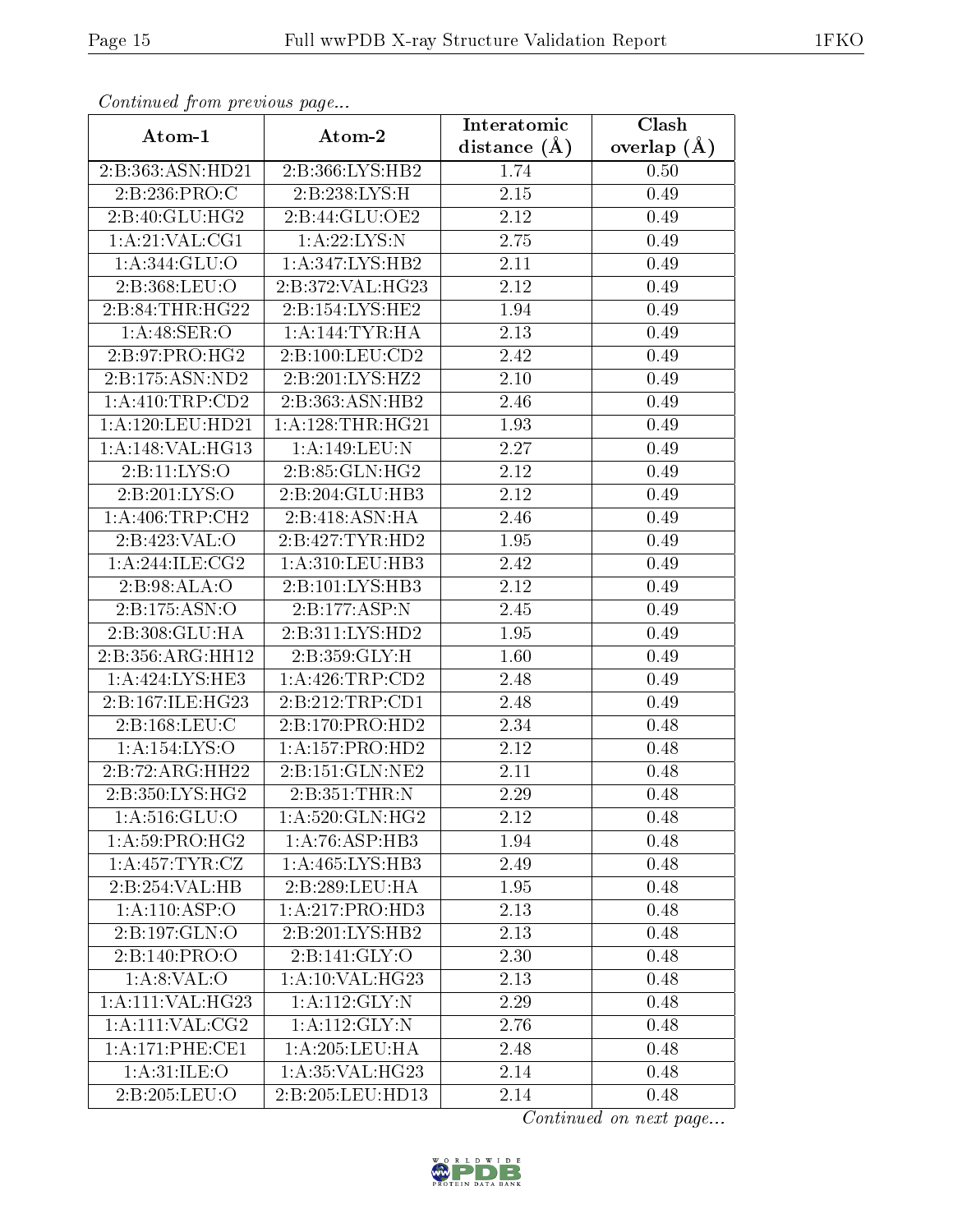| сонинией јтот ртеvиоиз раде |                     | Interatomic    | Clash           |
|-----------------------------|---------------------|----------------|-----------------|
| Atom-1                      | Atom-2              | distance $(A)$ | overlap $(\AA)$ |
| 1: A:208: HIS:O             | 1:A:211:ARG:HB2     | 2.14           | 0.48            |
| 1: A:180: ILE: HA           | 1: A: 188: TYR: O   | 2.14           | 0.47            |
| 2:B:363:ASN:CG              | 2:B:366:LYS:HB2     | 2.34           | 0.47            |
| 1:A:205:LEU:O               | 1:A:208:HIS:HB3     | 2.14           | 0.47            |
| 1: A:503:LEU:HD13           | 1:A:535:TRP:HB2     | 1.95           | 0.47            |
| 1: A:11:LYS:O               | 1:A:85:GLN:HB3      | 2.14           | 0.47            |
| 1: A:21: VAL:CG1            | 1: A:22:LYS:H       | 2.22           | 0.47            |
| 2:B:171:PHE:HA              | 2:B:174:GLN:HG2     | 1.96           | 0.47            |
| 2:B:201:LYS:NZ              | 2:B:204:GLU:OE2     | 2.46           | 0.47            |
| 2:B:317:VAL:HG12            | 2:B:347:LYS:HB3     | 1.96           | 0.47            |
| 2:B:339:TYR:C               | 2:B:340:GLN:NE2     | 2.67           | 0.47            |
| 1:A:478:GLU:O               | 1:A:481:ALA:HB3     | 2.14           | 0.47            |
| 1:A:494:ASN:HB3             | 2:B:289:LEU:HD22    | 1.95           | 0.47            |
| 1: A:171:PHE:HB2            | 1:A:208:HIS:ND1     | 2.29           | 0.47            |
| 2:B:166:LYS:O               | 2:B:168:LEU:N       | 2.47           | 0.47            |
| 2:B:172:ARG:HG3             | 2:B:172:ARG:HH11    | 1.80           | 0.47            |
| 2:B:157:PRO:HG3             | 2:B:184:MET:HA      | 1.95           | 0.47            |
| 2:B:198:HIS:O               | 2:B:202:ILE:HG12    | 2.14           | 0.47            |
| 1:A:254:VAL:HG21            | 1:A:288:ALA:O       | 2.14           | 0.47            |
| 1:A:333:GLY:H               | 1:A:336: GLN: HB3   | 1.80           | 0.47            |
| 1:A:109:LEU:N               | 1:A:109:LEU:HD12    | 2.29           | 0.47            |
| 1:A:162:SER:O               | 1:A:165:THR:N       | 2.48           | 0.47            |
| 1:A:297:GLU:HA              | 1:A:300:GLU:HB2     | 1.95           | 0.47            |
| 1: A:516: GLU:O             | 1:A:519:ASN:HB2     | 2.14           | 0.47            |
| 1:A:174:GLN:O               | 1: A:176: PRO:HD3   | 2.14           | 0.47            |
| 1:A:461:ARG:NH1             | 1: A:461: ARG:HG3   | 2.21           | 0.47            |
| 1:A:498:ASP:HB2             | 1:A:538:ALA:HB2     | 1.97           | 0.47            |
| 1:A:516:GLU:HA              | 1: A:516: GLU:OE2   | 2.14           | 0.47            |
| 1:A:114:ALA:O               | 1:A:117:SER:HB2     | 2.15           | 0.47            |
| 1: A:60: VAL: CG2           | 1: A: 130: PHE: HB2 | 2.45           | 0.47            |
| 1: A:345: PRO:HB2           | $1: A:346:$ PHE:CD1 | 2.49           | 0.47            |
| 2:B:72:ARG:NH2              | 2:B:151:GLN:NE2     | 2.63           | 0.47            |
| 1:A:139:THR:HB              | 1: A:140: PRO:CD    | 2.44           | 0.47            |
| 1: A:20: LYS: HG2           | 1: A:55: PRO:O      | 2.14           | 0.47            |
| 1: A:300: GLU:HA            | 1: A:300: GLU:OE2   | 2.15           | 0.47            |
| 1: A:30: LYS: HG2           | 1:A:71:TRP:CH2      | 2.50           | 0.47            |
| 2:B:100:LEU:O               | 2:B:236:PRO:HG2     | 2.15           | 0.47            |
| 1: A:181:TYR:CE1            | 2:B:138:GLU:HA      | 2.49           | 0.47            |
| 1:A:445:ALA:N               | 1: A:477:THR:HG21   | 2.29           | 0.46            |
| 1:A:207:GLN:O               | 1:A:211:ARG:HG3     | 2.15           | 0.46            |
| 1: A:405: TYR:CE2           | 1:A:407:GLN:HB3     | 2.50           | 0.46            |

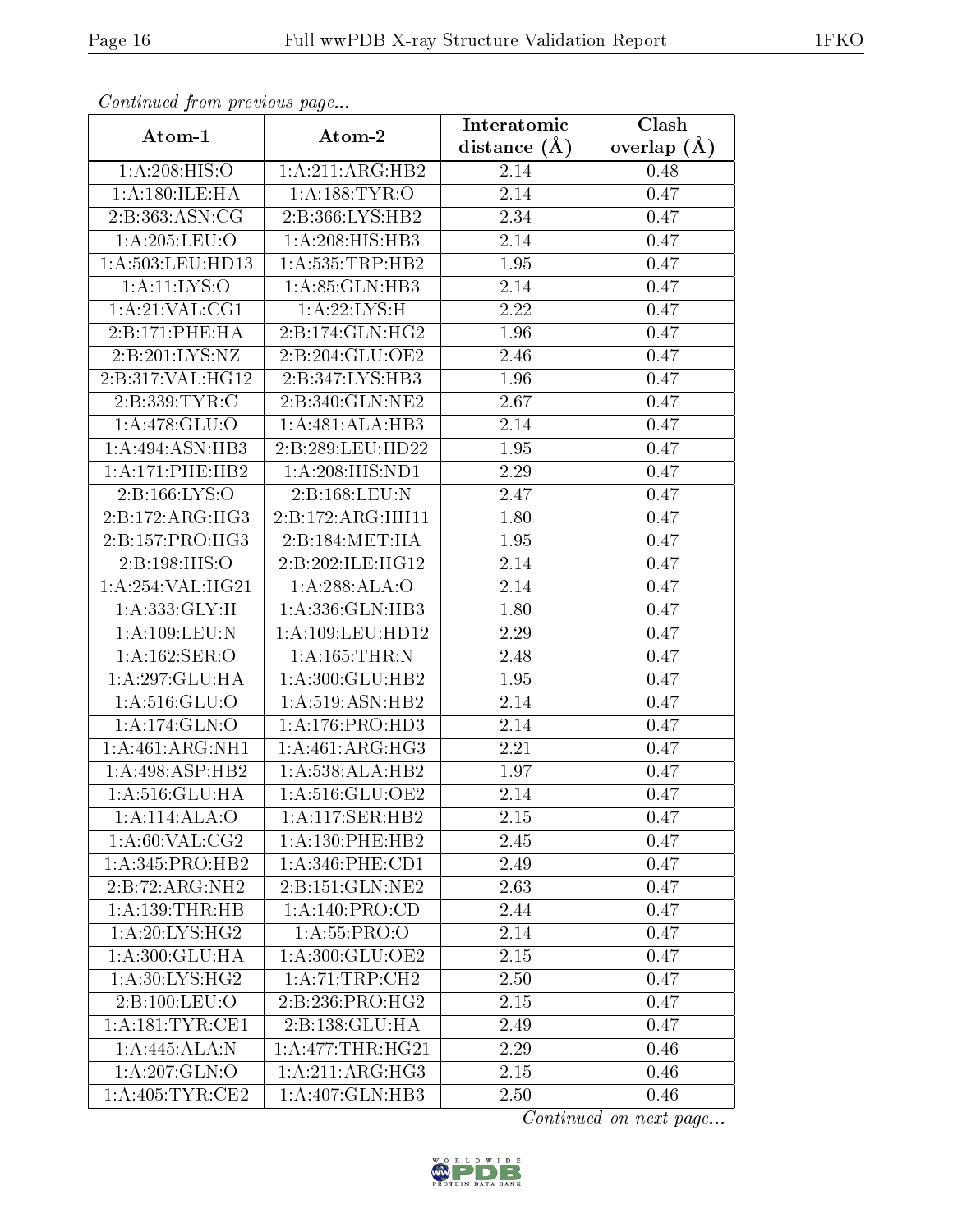| Communa from previous page |                      | Interatomic    | Clash         |
|----------------------------|----------------------|----------------|---------------|
| Atom-1                     | Atom-2               | distance $(A)$ | overlap $(A)$ |
| 2:B:131:THR:OG1            | 2:B:143:ARG:HD2      | 2.15           | 0.46          |
| 2:B:178:ILE:HG22           | 2:B:180:ILE:CD1      | 2.46           | 0.46          |
| 1:A:340:GLN:CB             | 1: A: 351: THR: HG22 | 2.45           | 0.46          |
| 2:B:325:LEU:HD12           | 2:B:343:GLN:CG       | 2.45           | 0.46          |
| 2:B:35:VAL:O               | 2:B:39:THR:HG23      | 2.16           | 0.46          |
| 2:B:78:ARG:O               | 2:B:82:LYS:HD3       | 2.16           | 0.46          |
| 1:A:88:TRP:HE3             | 1: A:88:TRP:HA       | 1.81           | 0.46          |
| 1: A: 187:LEU: HA          | 1:A:187:LEU:HD12     | 1.80           | 0.46          |
| 2:B:100:LEU:N              | 2:B:100:LEU:CD2      | 2.78           | 0.46          |
| 2:B:377:THR:O              | 2:B:378:GLU:C        | 2.53           | 0.46          |
| 1:A:89:GLU:HG3             | 1: A:89: GLU:O       | 2.16           | 0.46          |
| 2:B:171:PHE:O              | 2:B:172:ARG:O        | 2.34           | 0.46          |
| 2:B:101:LYS:HD2            | 2:B:382:ILE:HG23     | 1.97           | 0.46          |
| 1:A:380:ILE:HG22           | 2:B:25:PRO:HB2       | 1.96           | 0.46          |
| 1:A:37:ILE:HG21            | 1:A:73:LYS:HD3       | 1.98           | 0.45          |
| 1:A:65:LYS:HG3             | 1:A:68:SER:HB3       | 1.98           | 0.45          |
| 2:B:7:THR:CG2              | 2:B:119:PRO:HG2      | 2.45           | 0.45          |
| 2:B:366:LYS:O              | 2:B:370:GLU:HG3      | 2.16           | 0.45          |
| 1:A:447:ASN:HB3            | 1: A: 450: THR:OG1   | 2.16           | 0.45          |
| 2: B: 380: ILE: O          | 2:B:384:GLY:N        | 2.48           | 0.45          |
| 2:B:379:SER:CB             | 2:B:387:PRO:HD3      | 2.46           | 0.45          |
| 2: B:67:ASP:O              | 2:B:68:SER:CB        | 2.58           | 0.45          |
| 1: A:376:THR:O             | 1: A:379: SER: HB2   | 2.17           | 0.45          |
| 2:B:5:ILE:HG22             | 2: B:6: GLU: H       | 1.81           | 0.45          |
| 1: A:420: PRO:HA           | 1:A:421:PRO:C        | 2.36           | 0.45          |
| 1: A:508: ALA:O            | 1: A:510: PRO: N     | 2.50           | 0.45          |
| 2:B:64:LYS:HE3             | 2:B:71:TRP:CZ2       | 2.52           | 0.45          |
| 2:B:85:GLN:O               | 2:B:85:GLN:HG3       | 2.15           | 0.45          |
| $1:$ A:234:LEU:N           | 1:A:234:LEU:HD12     | 2.31           | 0.45          |
| 2:B:100:LEU:HD23           | 2:B:100:LEU:H        | 1.81           | 0.45          |
| 1:A:375:ILE:O              | 1: A:376:THR:C       | 2.53           | 0.45          |
| 2:B:376:THR:O              | 2:B:380:ILE:HG13     | 2.16           | 0.45          |
| 1:A:65:LYS:HB3             | 1:A:72:ARG:HD3       | 1.98           | 0.45          |
| 2:B:257:ILE:HB             | 2:B:283:LEU:HD11     | 1.97           | 0.45          |
| 2:B:175:ASN:HD21           | 2:B:201:LYS:HE3      | 1.81           | 0.45          |
| 1: A:23: GLN: HE22         | 1: A:60: VAL:CB      | 2.29           | 0.45          |
| 1: A:253:THR:HA            | 1:A:292:VAL:HA       | 1.98           | 0.45          |
| 2:B:359:GLY:HA2            | 2:B:361:HIS:CE1      | 2.51           | 0.45          |
| 1:A:496:VAL:HA             | 1:A:534:ALA:O        | 2.16           | 0.44          |
| 1: A:508: ALA:O            | 1:A:509:GLN:C        | 2.55           | 0.44          |
| 2:B:267:ALA:HB2            | 2:B:426:TRP:CZ3      | 2.53           | 0.44          |

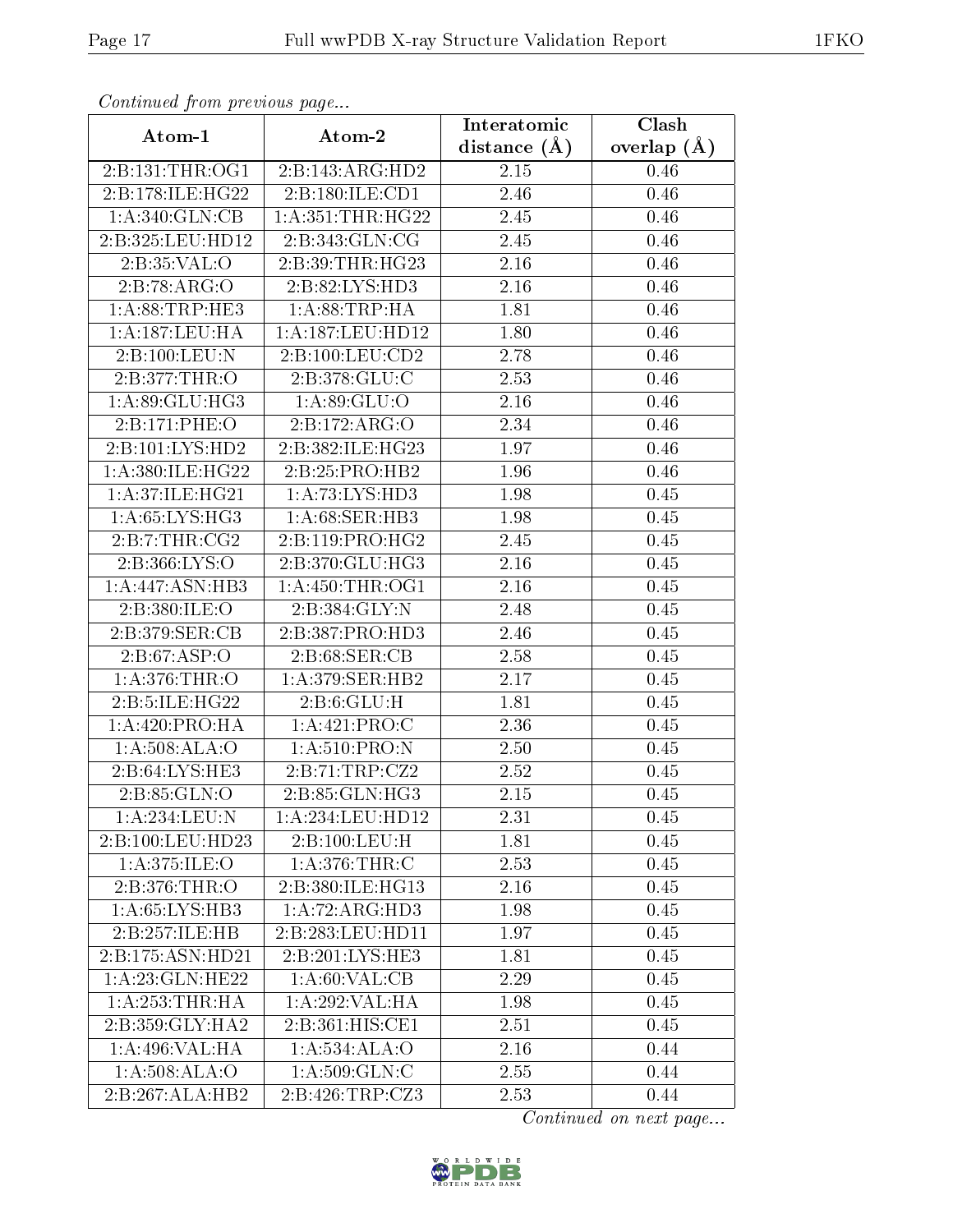| Continuea from previous page |                     | Interatomic       | Clash         |
|------------------------------|---------------------|-------------------|---------------|
| Atom-1                       | Atom-2              | distance $(A)$    | overlap $(A)$ |
| 1:A:142:ILE:N                | 1:A:142:ILE:HD12    | 2.31              | 0.44          |
| 1:A:350:LYS:HE3              | 1:A:378:GLU:OE2     | $\overline{2.16}$ | 0.44          |
| 2: B:61: PHE:CD2             | 2:B:61:PHE:N        | 2.85              | 0.44          |
| 1:A:175:ASN:OD1              | 1:A:201:LYS:HE2     | 2.18              | 0.44          |
| 1: A: 311: LYS: O            | 1: A: 313: PRO: CD  | 2.64              | 0.44          |
| 1:A:358:ARG:NH1              | 1:A:358:ARG:HB2     | 2.32              | 0.44          |
| $1:A:488:ASP:\overline{N}$   | 1:A:488:ASP:OD2     | 2.47              | 0.44          |
| 1: A:328: GLU:O              | 1: A: 339: TYR: HA  | 2.17              | 0.44          |
| 1: A: 505: ILE: HG22         | 1: A:506: ILE:N     | 2.31              | 0.44          |
| 1:A:92:LEU:HD22              | 2:B:141:GLY:H       | 1.82              | 0.44          |
| 2:B:169:GLU:HA               | 2:B:172:ARG:HB2     | 1.98              | 0.44          |
| 1: A:23: GLN:NE2             | 1: A:131:THR:O      | 2.44              | 0.44          |
| 1: A:69:THR:HG22             | 1: A:69:THR:O       | 2.18              | 0.44          |
| 1:A:424:LYS:HE3              | 1: A:426:TRP:CE3    | 2.53              | 0.43          |
| 1: A:495: ILE: O             | 1:A:533:LEU:HD12    | 2.17              | 0.43          |
| 1: A:66: LYS:HD3             | 1: A:66: LYS: HA    | 1.84              | 0.43          |
| 2:B:32:LYS:O                 | 2:B:35:VAL:HG22     | 2.18              | 0.43          |
| 1: A:31: ILE: HD13           | 1: A: 133: PRO: O   | 2.17              | 0.43          |
| 1: A: 252: TRP: CD1          | 1:A:295:LEU:HD12    | 2.53              | 0.43          |
| 1:A:32:LYS:O                 | 1: A:36: GLU:HG3    | 2.18              | 0.43          |
| 1: A:463:ARG:HG2             | 1:A:464:GLN:N       | 2.34              | 0.43          |
| 1: A:66: LYS:O               | 1: A:67: ASP:CB     | 2.66              | 0.43          |
| 2:B:319:TYR:CE1              | 2:B:321:PRO:HG3     | 2.53              | 0.43          |
| 2:B:356:ARG:HB2              | 2:B:367:GLN:HG2     | 2.00              | 0.43          |
| 1:A:248:GLU:HA               | 1: A:307: ARG: HH22 | 1.83              | 0.43          |
| 2:B:353:LYS:HB2              | 2:B:353:LYS:HE3     | 1.77              | 0.43          |
| 2:B:413:GLU:OE2              | 2:B:413:GLU:HA      | 2.17              | 0.43          |
| 1: A: 386: THR: HA           | 1:A:387:PRO:HD3     | 1.81              | 0.43          |
| 1:A:536:VAL:HG11             | 2:B:258:GLN:HG2     | 2.00              | 0.43          |
| 2:B:279:LEU:HD23             | 2:B:299:ALA:HB1     | 2.00              | 0.43          |
| 1: A:407: GLN:CG             | 2:B:393:ILE:HA      | 2.47              | 0.43          |
| 2:B:19:PRO:O                 | 2: B: 56: TYR: HB3  | 2.19              | 0.43          |
| 1:A:419:THR:O                | 1: A:419:THR:HG23   | 2.18              | 0.43          |
| 1:A:175:ASN:N                | 1:A:175:ASN:ND2     | 2.66              | 0.43          |
| 1: A: 453: GLY: O            | 1: A:469:LEU:N      | 2.39              | 0.43          |
| 2:B:129:ALA:HA               | 2:Bi:144:TYR:O      | 2.18              | 0.43          |
| 2:B:182:GLN:HB2              | 2:B:187:LEU:CD1     | 2.49              | 0.43          |
| $1:A:77:\overline{PHE:O}$    | 1:A:78:ARG:C        | 2.54              | 0.43          |
| 2:B:340:GLN:C                | 2:B:341:ILE:HD12    | 2.39              | 0.43          |
| 2:B:395:LYS:HG2              | 2:B:399:GLU:CG      | 2.49              | 0.43          |
| 1:A:282:LEU:N                | 1:A:282:LEU:HD22    | 2.34              | 0.43          |

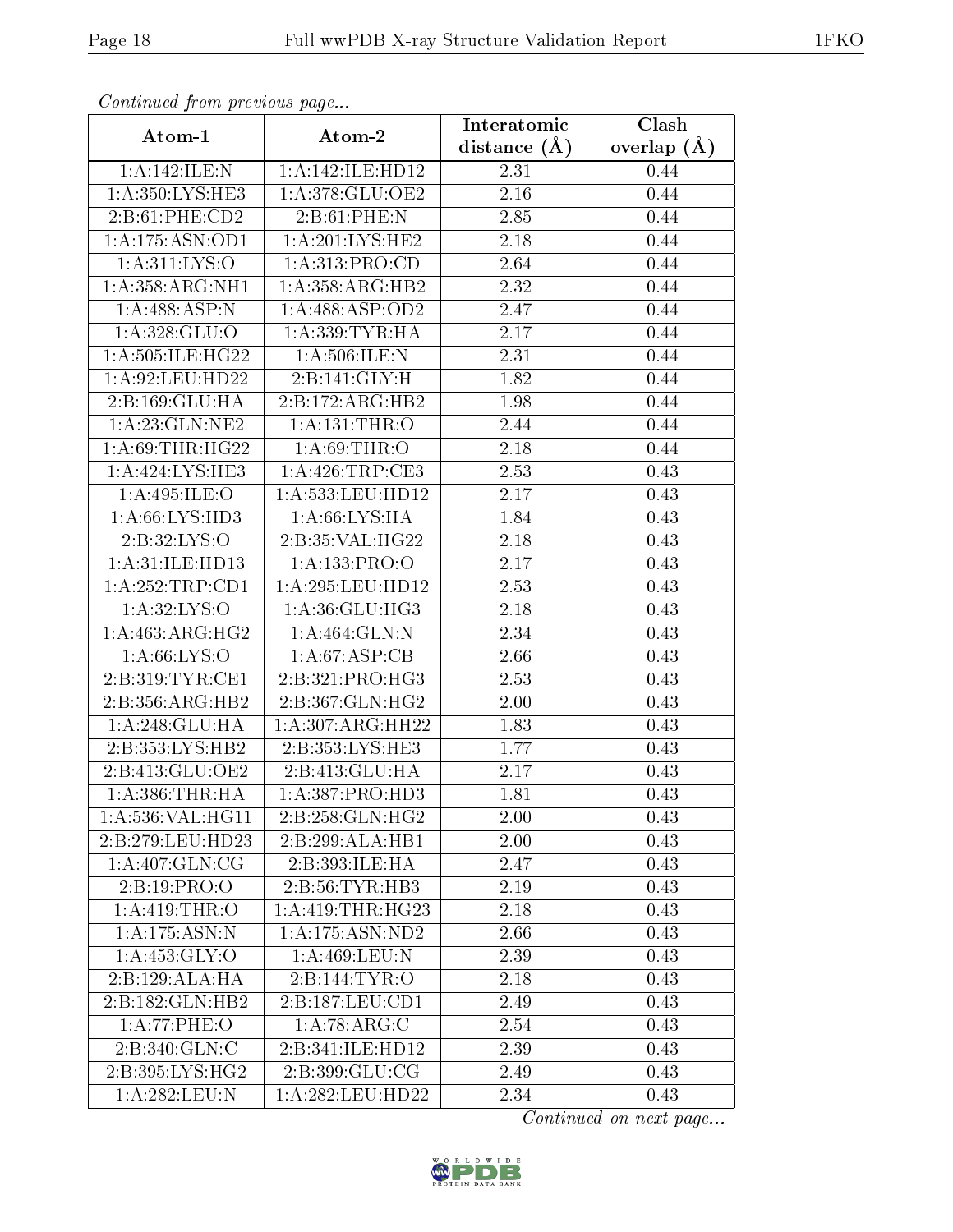| Continuea from previous page        |                     | Interatomic    | Clash           |
|-------------------------------------|---------------------|----------------|-----------------|
| Atom-1                              | Atom-2              | distance $(A)$ | overlap $(\AA)$ |
| 1:A:254:VAL:HG13                    | 1: A:286:THR:HG21   | 2.00           | 0.43            |
| 2:B:120:LEU:HD22                    | 2:B:125:ARG:CG      | 2.46           | 0.43            |
| 1: A: 339: TYR: CE2                 | 1:A:352:GLY:HA3     | 2.54           | 0.43            |
| 2:B:183:TYR:HB3                     | 2:B:188:TYR:HE1     | 1.83           | 0.43            |
| 2:B:37:ILE:O                        | 2:B:41:MET:HG3      | 2.18           | 0.43            |
| 1:A:356:ARG:HH11                    | 1: A:356:ARG:HG2    | 1.84           | 0.42            |
| 1: A:23: GLN:NE2                    | 1: A:60: VAL:HB     | 2.32           | 0.42            |
| 2:B:60:VAL:HG11                     | 2:B:130:PHE:CD1     | 2.54           | 0.42            |
| 2:B:332:GLN:HG3                     | 2:B:338:THR:HG23    | 2.01           | 0.42            |
| 2:B:58:THR:HG23                     | 2:B:76:ASP:O        | 2.19           | 0.42            |
| 1: A: 136: ASN: O                   | 1:A:137:ASN:HB3     | 2.19           | 0.42            |
| 1:A:393:ILE:HB                      | 1: A:423: VAL: CG2  | 2.44           | 0.42            |
| 1: A:486:LEU:HB3                    | 1:A:524:GLN:HG3     | 2.01           | 0.42            |
| 1: A:536: VAL:CG1                   | 2: B: 258: GLN: HG2 | 2.50           | 0.42            |
| 2:B:421:PRO:O                       | 2:B:425:LEU:HD22    | 2.19           | 0.42            |
| 1: A: 131: THR: HG22                | $1:$ A:132:ILE:N    | 2.33           | 0.42            |
| 1:A:314:VAL:HG13                    | 1:A:314:VAL:O       | 2.18           | 0.42            |
| 2:B:178:ILE:HG22                    | 2:B:180:ILE:HD12    | 2.00           | 0.42            |
| 1: A: 337: TRP:O                    | 1: A: 353: LYS: HA  | 2.19           | 0.42            |
| 1: A:356:ARG:NH2                    | 1:A:371:ALA:HA      | 2.34           | 0.42            |
| 1:A:442:VAL:HG11                    | 1:A:485:ALA:HB2     | 2.01           | 0.42            |
| 1:A:198:HIS:NE2                     | 1:A:202:ILE:HD11    | 2.35           | 0.42            |
| 1:A:270:ILE:HG23                    | 1: A:271:TYR:CD2    | 2.55           | 0.42            |
| 1: A:307: ARG: HG2                  | 1: A:307: ARG: HH11 | 1.84           | 0.42            |
| 1: A:115: TYR:OH                    | 1: A: 157: PRO:HA   | 2.19           | 0.42            |
| 1: A:31: ILE: CD1                   | 1:A:135:ILE:HA      | 2.49           | 0.42            |
| 2:B:132:ILE:HA                      | 2:B:133:PRO:HD2     | 1.80           | 0.42            |
| 2:B:158:ALA:O                       | 2:B:161:GLN:N       | $2.52\,$       | 0.42            |
| 1: A:142: ILE: HG22                 | 1: A:144:TYR:CE1    | 2.55           | 0.42            |
| 1:A:41:MET:SD                       | 1: A:73: LYS: HE2   | 2.59           | 0.42            |
| 2:B:274:ILE:CD1                     | 2:B:310:LEU:HD21    | 2.42           | 0.42            |
| 1: A:119: PRO:HA                    | 1: A:148: VAL:HG23  | 2.01           | 0.42            |
| 1:A:13:LYS:HB3                      | 1:A:14:PRO:HD2      | 2.02           | 0.42            |
| $1: A:517: \overline{\text{LEU:O}}$ | 1: A:520: GLN: HB2  | 2.20           | 0.42            |
| $2: B: 168:$ LEU:O                  | 2: B: 169: GLU: C   | 2.58           | 0.42            |
| 2:B:75:VAL:HG11                     | 2:B:77:PHE:CZ       | 2.55           | 0.42            |
| 2:B:201:LYS:HA                      | 2:B:201:LYS:HD2     | 1.84           | 0.42            |
| 2:B:293:ILE:HG23                    | 2:B:294:PRO:HD2     | 2.00           | 0.42            |
| 2:B:327:ALA:HA                      | 2:B:340:GLN:O       | 2.20           | 0.42            |
| 2:B:395:LYS:O                       | 2:B:399:GLU:CG      | 2.68           | 0.42            |
| 2:B:63:ILE:HD12                     | 2:B:74:LEU:HD22     | 2.01           | 0.42            |

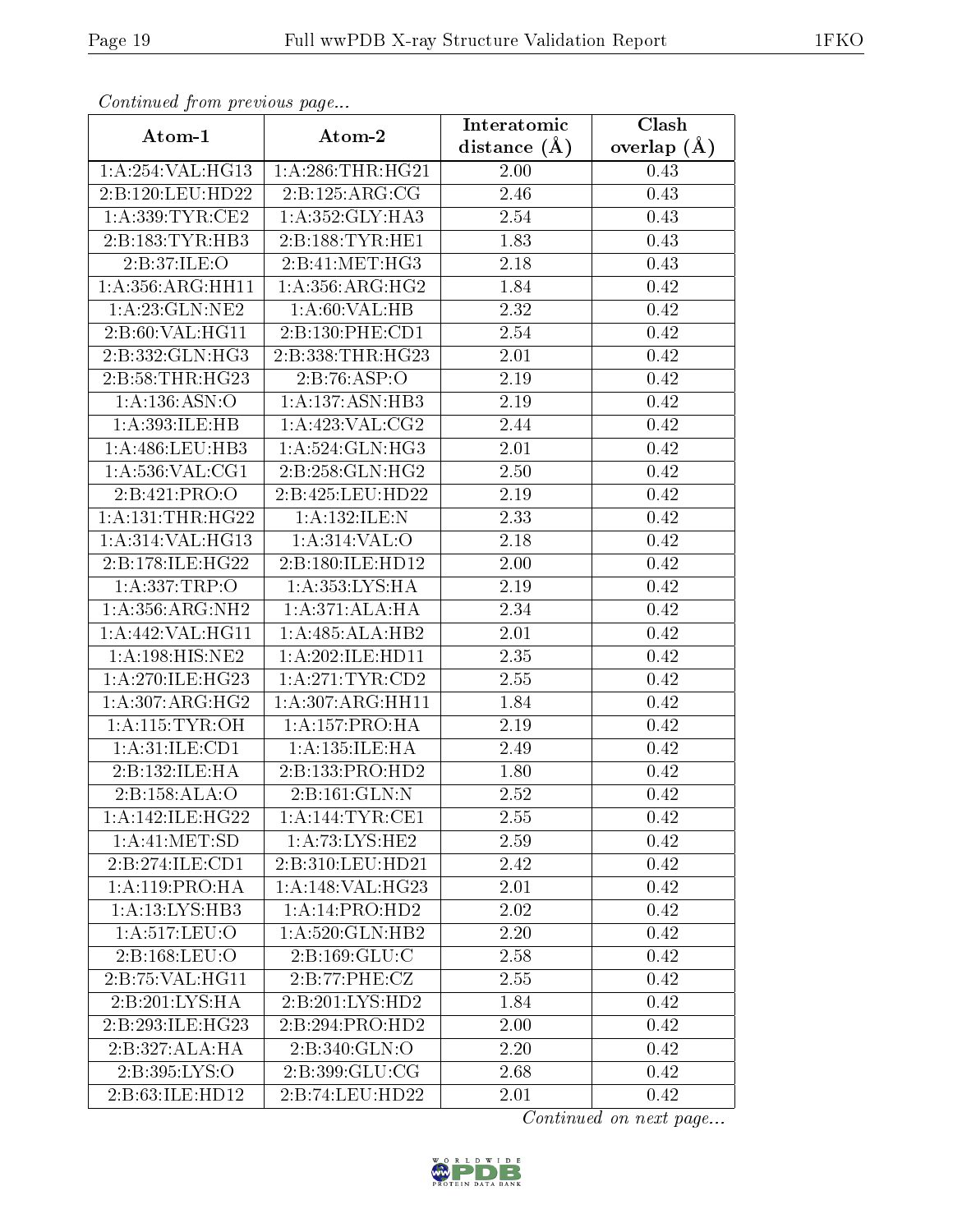| Continuati prom pretious page |                            | Interatomic    | Clash           |
|-------------------------------|----------------------------|----------------|-----------------|
| Atom-1                        | Atom-2                     | distance $(A)$ | overlap $(\AA)$ |
| 1: A:461:ARG:CG               | 1:A:461:ARG:NH1            | 2.78           | 0.42            |
| 2:B:303:LEU:HD23              | 2:B:303:LEU:C              | 2.40           | 0.42            |
| 1: A:37: ILE: HD12            | 1: A:37: ILE:N             | 2.35           | 0.41            |
| 1:A:297:GLU:O                 | 1:A:300:GLU:HB2            | 2.19           | 0.41            |
| 2:B:20:LYS:HE2                | 2:B:56:TYR:HE1             | 1.84           | 0.41            |
| 2:B:264:LEU:O                 | $2:B:265:ASN:\overline{C}$ | 2.58           | 0.41            |
| 2:B:287:LYS:HE2               | 2:B:293:ILE:HD11           | 2.00           | 0.41            |
| 1:A:26:LEU:HB2                | 1: A:31: ILE: CG1          | 2.50           | 0.41            |
| 1:A:5:ILE:HG12                | 1: A:6: GLU: N             | 2.35           | 0.41            |
| 2:B:50:ILE:CG2                | 2:B:145:GLN:HB3            | 2.51           | 0.41            |
| 1: A: 166: LYS:C              | 1:A:168:LEU:N              | 2.74           | 0.41            |
| 1:A:227:PHE:O                 | 1:A:234:LEU:HD12           | 2.21           | 0.41            |
| 1: A:244: ILE: CG2            | 1:A:310:LEU:HD22           | 2.50           | 0.41            |
| 1: A:377:THR:O                | 1:A:378:GLU:C              | 2.56           | 0.41            |
| 2:B:23:GLN:OE1                | 2:B:59:PRO:HA              | 2.19           | 0.41            |
| 1:A:244:ILE:HD12              | 1:A:245:VAL:H              | 1.85           | 0.41            |
| 1: A:68: SER: C               | 1: A:70: LYS:H             | 2.24           | 0.41            |
| 1: A:283:LEU:O                | 1: A:284:ARG:C             | 2.58           | 0.41            |
| 1: A:253:THR:HA               | 1:A:291:GLU:O              | 2.20           | 0.41            |
| 1: A:58:THR:CG2               | 1:A:59:PRO:HD2             | 2.51           | 0.41            |
| 1: A:3: SER:OG                | 1:A:5:ILE:HG22             | 2.19           | 0.41            |
| 1:A:122:GLU:CD                | $1:A:122:\overline{GLU:N}$ | 2.72           | 0.41            |
| 1:A:227:PHE:HB2               | 1:A:234:LEU:HD12           | 1.95           | 0.41            |
| 1:A:94:ILE:HD13               | 1: A:95: PRO:CD            | 2.50           | 0.41            |
| 2:B:325:LEU:HA                | 2:B:325:LEU:HD12           | 1.85           | 0.41            |
| 2:B:325:LEU:HD12              | 2:B:343:GLN:HG3            | 2.03           | 0.41            |
| 1:A:98:ALA:HB2                | 1: A:349: LEU:O            | 2.21           | 0.41            |
| 1:A:46:LYS:O                  | 1:A:147:ASN:HB3            | 2.21           | 0.41            |
| 2:B:37:ILE:CG2                | 2: B:37: ILE: O            | 2.68           | 0.41            |
| 1: A:40: GLU:O                | 1: A:43: LYS:HG2           | 2.21           | 0.41            |
| 1:A:435:VAL:HA                | 2:B:290:THR:HG21           | 2.02           | 0.41            |
| 1:A:65:LYS:HB3                | 1:A:72:ARG:NE              | 2.36           | 0.41            |
| 2:B:241:VAL:HG22              | 2:B:350:LYS:HA             | 2.02           | 0.41            |
| 2:B:368:LEU:HA                | 2:B:368:LEU:HD23           | 1.92           | 0.41            |
| 2:B:237:ASP:O                 | 2:B:239:TRP:N              | 2.54           | 0.41            |
| 2:B:319:TYR:O                 | 2:B:321:PRO:HD3            | 2.21           | 0.41            |
| 2: B:32: LYS:O                | 2:B:33:ALA:C               | 2.59           | 0.41            |
| 1:A:368:LEU:HD21              | 1:A:391:LEU:HD22           | 2.03           | 0.41            |
| 1: A: 169: GLU:N              | 1: A:170: PRO:CD           | 2.84           | 0.40            |
| 1:A:492:GLU:HA                | 1: A: 530: LYS:O           | 2.20           | 0.40            |
| 1: A: 532: TYR: HE2           | 1:A:534:ALA:HB2            | 1.85           | 0.40            |

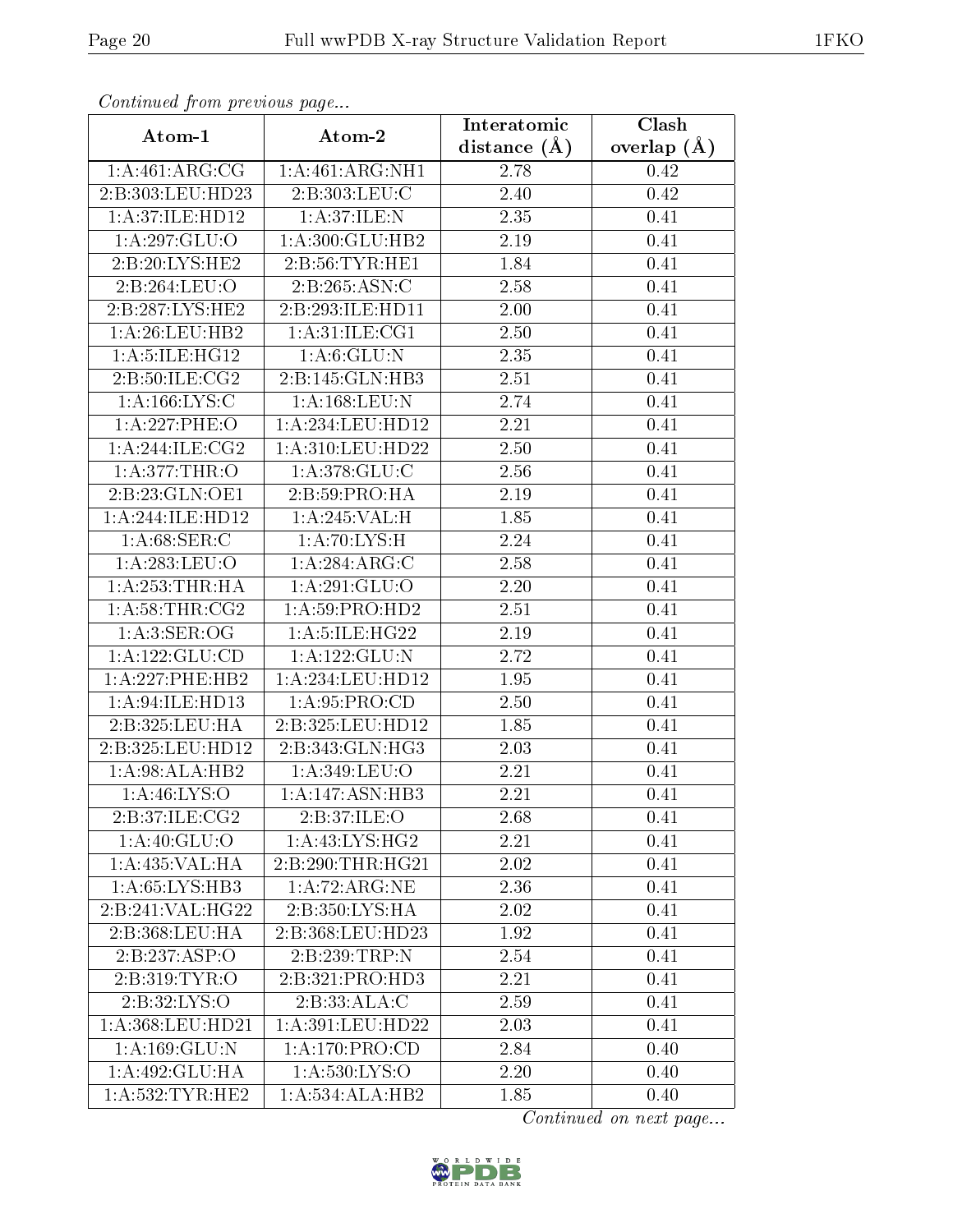|                    |                     | Interatomic    | Clash           |
|--------------------|---------------------|----------------|-----------------|
| Atom-1             | Atom-2              | distance $(A)$ | overlap $(\AA)$ |
| 2:B:244:ILE:HG21   | 2:B:426:TRP:CE2     | 2.56           | 0.40            |
| 1:A:153:TRP:CZ3    | 1: A: 155: GLY: HA3 | 2.56           | 0.40            |
| 1:A:207:GLN:HE21   | 1: A:207: GLN: HA   | 1.86           | 0.40            |
| 1:A:502:ALA:O      | 1: A:504: GLY:N     | 2.54           | 0.40            |
| 1: A:94: ILE: HD13 | 1:A:95:PRO:HD2      | 2.03           | 0.40            |
| 2:B:376:THR:HG23   | 2:B:387:PRO:HD2     | 2.03           | 0.40            |
| 1:A:27:THR:HG22    | 1:A:28:GLU:N        | 2.36           | 0.40            |
| 1: A:357: MET:O    | 1: A: 359: GLY:N    | 2.55           | 0.40            |
| 2:B:166:LYS:O      | 2:B:167:ILE:C       | 2.59           | 0.40            |
| 2:B:205:LEU:O      | 2:B:208:HIS:HB3     | 2.21           | 0.40            |
| 2:B:369:THR:HG22   | 2: B:398: TRP: CZ3  | 2.55           | 0.40            |
| 2:B:50:ILE:HG21    | 2:B:145:GLN:HB3     | 2.03           | 0.40            |
| 2:B:72:ARG:HH21    | 2: B:409: THR:CG2   | 2.07           | 0.40            |
| 1:A:195:ILE:HG12   | 1:A:196:GLY:N       | 2.36           | 0.40            |
| 1: A:317: VAL: CG2 | 1: A:318: TYR: N    | 2.84           | 0.40            |
| 1: A:45: GLY:O     | 1:A:147:ASN:ND2     | 2.46           | 0.40            |
| 1:A:540:LYS:HB3    | 1: A:542: ILE: CD1  | 2.47           | 0.40            |
| 2:B:187:LEU:HA     | 2:B:187:LEU:HD12    | 1.97           | 0.40            |
| 1:A:232:TYR:N      | 1:A:232:TYR:CD1     | 2.89           | 0.40            |
| 1:A:327:ALA:HB3    | 1: A: 389: PHE: CD2 | 2.57           | 0.40            |

There are no symmetry-related clashes.

### 5.3 Torsion angles (i)

#### 5.3.1 Protein backbone (i)

In the following table, the Percentiles column shows the percent Ramachandran outliers of the chain as a percentile score with respect to all X-ray entries followed by that with respect to entries of similar resolution.

The Analysed column shows the number of residues for which the backbone conformation was analysed, and the total number of residues.

| Mol | Chain | Analysed                                         | Favoured           |               | Allowed   Outliers | Percentiles                    |
|-----|-------|--------------------------------------------------|--------------------|---------------|--------------------|--------------------------------|
|     | А     | $540/543(99\%)$                                  | 453 (84\%) $\vert$ | $  69 (13\%)$ | $18(3\%)$          | $\vert 4 \vert \vert 15 \vert$ |
|     |       | $397/440$ (90\%)   338 (85\%)                    |                    | $41(10\%)$    | $18(4\%)$          | $\boxed{9}$<br>$\sqrt{2}$      |
| All | All   | $937/983$ $(95\%)$   791 $(84\%)$   110 $(12\%)$ |                    |               | 36 (4\%)           | $\sqrt{13}$<br>3               |

All (36) Ramachandran outliers are listed below:

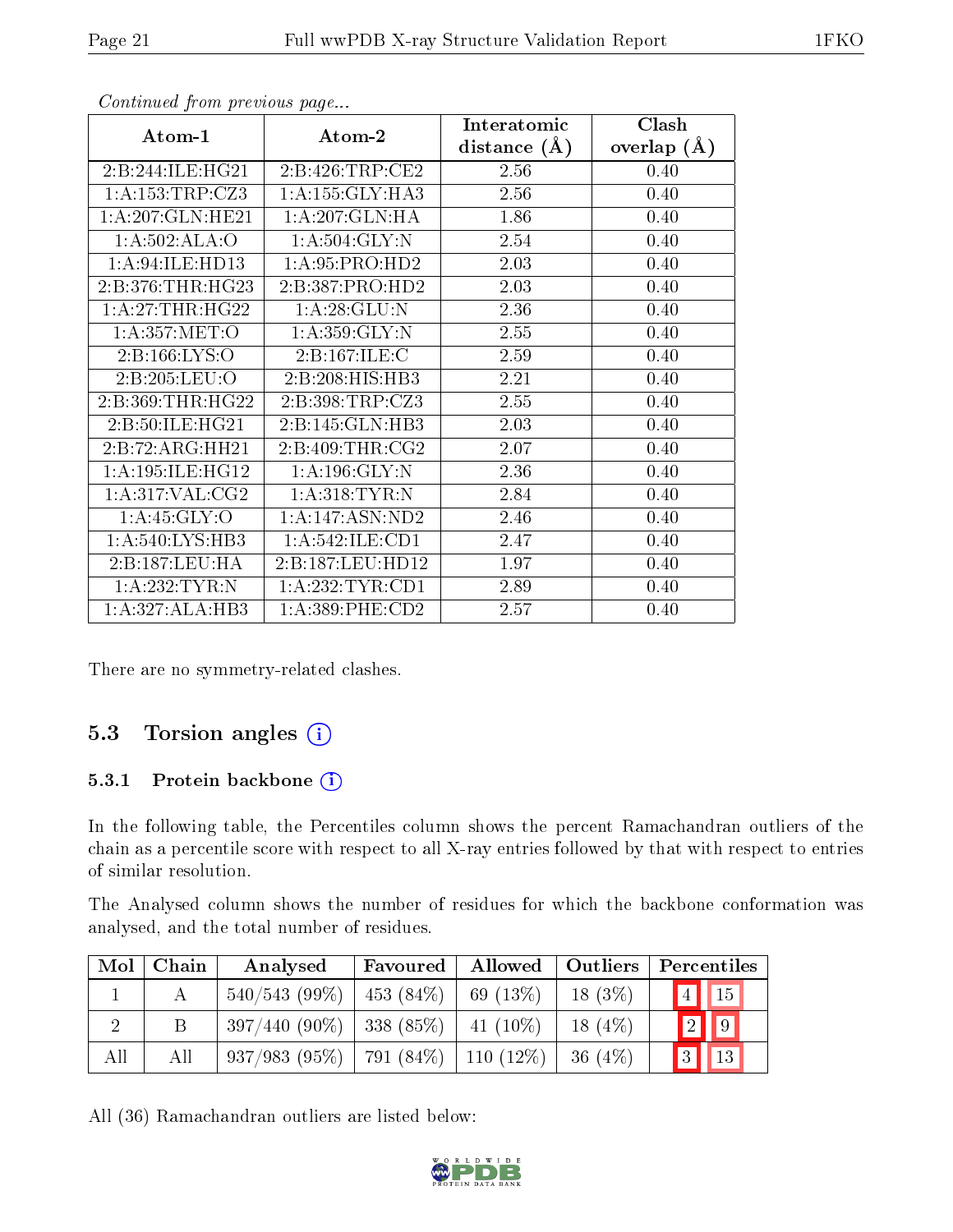| Mol            | Chain                                                                                                                                           | Res              | Type                            |
|----------------|-------------------------------------------------------------------------------------------------------------------------------------------------|------------------|---------------------------------|
| $\overline{2}$ | $\overline{\mathrm{B}}$                                                                                                                         | $\overline{68}$  | $\overline{\text{SER}}$         |
| $\frac{2}{1}$  |                                                                                                                                                 | 172              | $\rm{ARG}$                      |
|                | $\frac{\overline{B}}{A}$                                                                                                                        | $\overline{112}$ | $\overline{\text{GLY}}$         |
| $\overline{1}$ |                                                                                                                                                 | <b>230</b>       | $\overline{\text{MET}}$         |
| $\mathbf{1}$   |                                                                                                                                                 | 491              | LEU                             |
| $\overline{2}$ | $\frac{\overline{A}}{\overline{A}}$ $\frac{\overline{B}}{\overline{B}}$                                                                         | $\overline{44}$  | $\overline{\text{GLU}}$         |
| $\overline{2}$ |                                                                                                                                                 | $\overline{103}$ | $\overline{ASN}$                |
| $\overline{2}$ | $\overline{B}$                                                                                                                                  | 141              | $\overline{\text{GLY}}$         |
| $\overline{2}$ | $\overline{B}$                                                                                                                                  | 167              | ILE                             |
| $\frac{2}{1}$  | $\frac{\overline{B}}{A}$                                                                                                                        | 174              | $\overline{\text{GLN}}$         |
|                |                                                                                                                                                 | $\overline{18}$  | $\overline{\text{GLY}}$         |
| $\overline{1}$ | $\frac{\overline{A}}{\overline{A}}$ $\frac{\overline{A}}{\overline{B}}$ $\frac{\overline{B}}{\overline{B}}$                                     | 139              | $\overline{\text{THR}}$         |
| $\overline{1}$ |                                                                                                                                                 | $\overline{312}$ | $\overline{\text{GLU}}$         |
| $\overline{1}$ |                                                                                                                                                 | $\overline{358}$ | $\overline{\text{ARG}}$         |
| $\overline{2}$ |                                                                                                                                                 | $122\,$          | $\overline{\mathrm{GLU}}$       |
| $\overline{2}$ |                                                                                                                                                 | 166              | $\overline{\text{LYS}}$         |
| $\overline{2}$ | $\overline{\text{B}}$                                                                                                                           | 176              | $\overline{\text{PRO}}$         |
| $\overline{1}$ | $\overline{A}$                                                                                                                                  | $\overline{250}$ | $\overline{\text{ASP}}$         |
| $\overline{1}$ | $\frac{\overline{A}}{\overline{B}}$                                                                                                             | 427              | $\frac{\text{TYR}}{\text{HIS}}$ |
| $\overline{2}$ |                                                                                                                                                 | $\overline{361}$ |                                 |
| $\overline{1}$ |                                                                                                                                                 | 138              | $\overline{\text{GLU}}$         |
| $\overline{1}$ | $\frac{\overline{A}}{\overline{A}}$ $\frac{\overline{A}}{\overline{B}}$ $\frac{\overline{B}}{\overline{A}}$ $\frac{\overline{B}}{\overline{A}}$ | $\overline{357}$ | $\overline{\text{MET}}$         |
| $\overline{1}$ |                                                                                                                                                 | $\overline{418}$ | $\overline{\text{ASN}}$         |
| $\overline{c}$ |                                                                                                                                                 | 162              | SER                             |
| $\mathbf{1}$   |                                                                                                                                                 | 242              | $\overline{\text{GLN}}$         |
| $\bar{2}$      |                                                                                                                                                 | 175              | $\overline{\text{ASN}}$         |
| $\frac{2}{1}$  |                                                                                                                                                 | 356              | $\overline{\rm{ARG}}$           |
|                |                                                                                                                                                 | $\overline{50}9$ | $\overline{\text{GLN}}$         |
| $\overline{2}$ | $\overline{\mathrm{B}}$                                                                                                                         | 195              | ILE                             |
| $\overline{2}$ | Β                                                                                                                                               | 421              | $\overline{\text{PRO}}$         |
| $\mathbf 1$    | A                                                                                                                                               | 135              | ILE                             |
| $\mathbf 1$    | $\overline{A}$                                                                                                                                  | 243              | PRO                             |
| $\mathbf 1$    | $\overline{A}$                                                                                                                                  | 345              | $\overline{\text{PRO}}$         |
| $\mathbf 1$    | $\overline{\rm A}$                                                                                                                              | 14               | PRO                             |
| $\overline{2}$ | $\overline{\mathrm{B}}$                                                                                                                         | 169              | $\overline{\text{GLU}}$         |
| $\overline{2}$ | Β                                                                                                                                               | 170              | PRO                             |

#### 5.3.2 Protein sidechains (i)

In the following table, the Percentiles column shows the percent sidechain outliers of the chain as a percentile score with respect to all X-ray entries followed by that with respect to entries of similar resolution.

The Analysed column shows the number of residues for which the sidechain conformation was

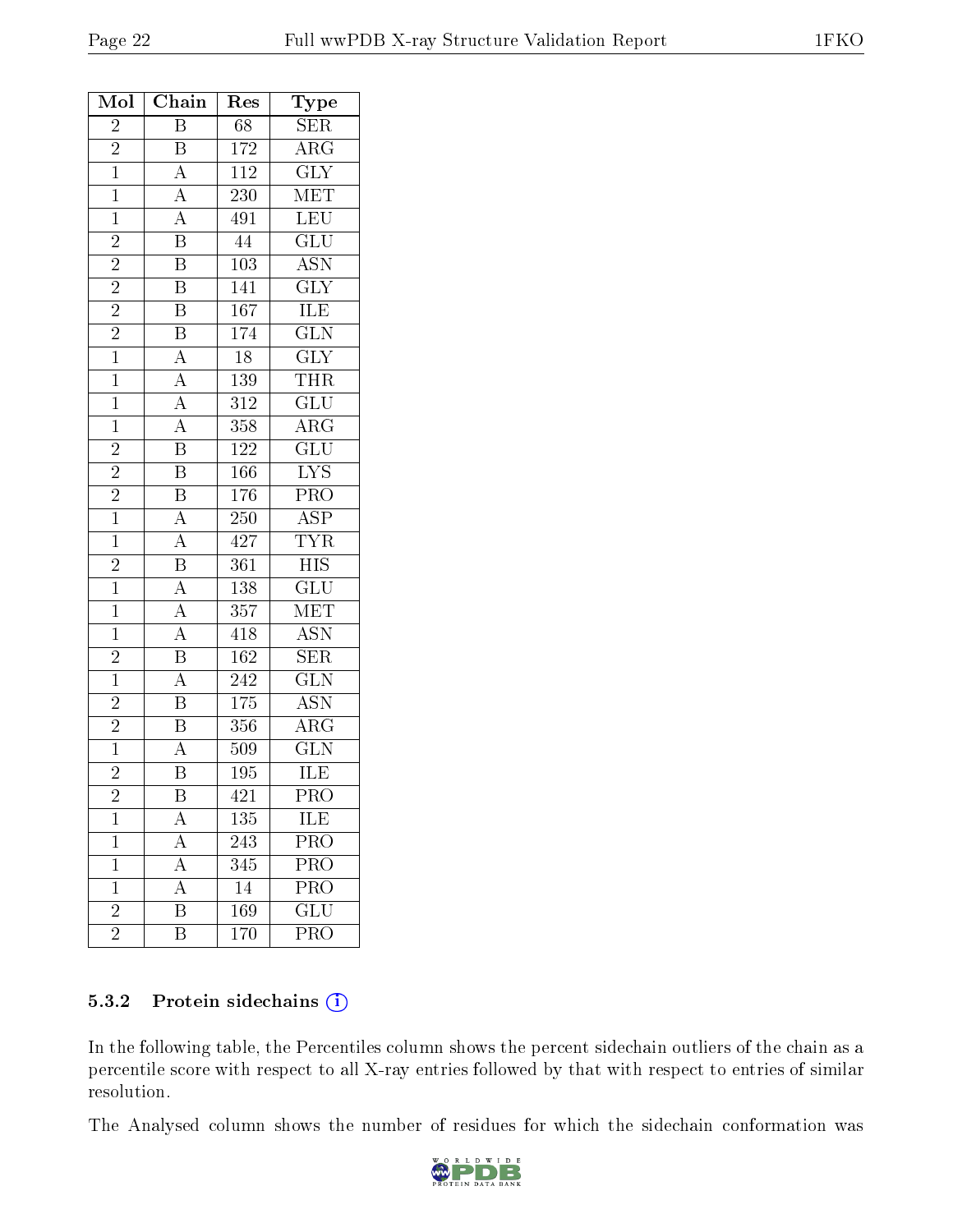| Mol | Chain | Analysed         | Rotameric  <br><b>Outliers</b> |            | Percentiles           |  |  |
|-----|-------|------------------|--------------------------------|------------|-----------------------|--|--|
|     |       | $485/485(100\%)$ | 443 $(91\%)$                   | 42 $(9\%)$ | 30<br>10 <sup>1</sup> |  |  |
| 2   | B     | $366/400(92\%)$  | 337 $(92\%)$                   | $29(8\%)$  | 34<br>12 <sub>1</sub> |  |  |
| All | All   | $851/885(96\%)$  | 780 (92%)                      | $71(8\%)$  | 32                    |  |  |

analysed, and the total number of residues.

All (71) residues with a non-rotameric sidechain are listed below:

| $\overline{\text{Mol}}$ | Chain              | Res              | Type                      |
|-------------------------|--------------------|------------------|---------------------------|
| $\mathbf 1$             | $\overline{\rm A}$ | $\overline{29}$  | GLU                       |
| $\mathbf{1}$            | $\overline{\rm A}$ | $\overline{42}$  | GLU                       |
| $\bar{1}$               | $\overline{\rm A}$ | $\overline{88}$  | <b>TRP</b>                |
| $\mathbf{1}$            | $\overline{A}$     | $\overline{91}$  | $\overline{\text{GLN}}$   |
| $\overline{1}$          | $\overline{A}$     | $\overline{94}$  | <b>ILE</b>                |
| $\overline{1}$          | $\overline{A}$     | 107              | <b>THR</b>                |
| $\overline{1}$          | $\overline{A}$     | 108              | $\overline{\text{VAL}}$   |
| $\overline{1}$          | $\overline{A}$     | 136              | $\overline{\mathrm{ASN}}$ |
| $\mathbf{1}$            | $\overline{\rm A}$ | 137              | $\overline{\mathrm{ASN}}$ |
| $\overline{1}$          | $\overline{A}$     | 148              | $\overline{\text{VAL}}$   |
| $\overline{1}$          | $\overline{A}$     | $\overline{175}$ | <b>ASN</b>                |
| $\overline{1}$          | $\overline{A}$     | 194              | $\overline{\text{GLU}}$   |
| $\overline{1}$          | $\overline{A}$     | $\overline{195}$ | <b>ILE</b>                |
| $\overline{1}$          | $\overline{A}$     | $\overline{197}$ | $\overline{\text{GLN}}$   |
| $\mathbf{1}$            | $\overline{\rm A}$ | 207              | $\overline{\text{GLN}}$   |
| $\mathbf{1}$            | $\overline{\rm A}$ | 216              | <b>THR</b>                |
| $\overline{1}$          | $\overline{\rm A}$ | $\overline{234}$ | $\overline{\text{LEU}}$   |
| $\overline{1}$          | $\overline{A}$     | $\overline{250}$ | $\overline{\text{ASP}}$   |
| $\overline{1}$          | $\overline{A}$     | $\overline{279}$ | $\overline{\text{LEU}}$   |
| $\overline{1}$          | $\overline{A}$     | $\overline{283}$ | LEU                       |
| $\overline{1}$          | $\overline{A}$     | $\overline{295}$ | LEU                       |
| $\overline{1}$          | $\overline{\rm A}$ | $\overline{296}$ | THR                       |
| $\overline{1}$          | $\overline{\rm A}$ | 297              | $\overline{\text{GLU}}$   |
| $\overline{1}$          | $\overline{A}$     | $\overline{311}$ | $\overline{\text{LYS}}$   |
| $\overline{1}$          | $\overline{A}$     | $\overline{340}$ | $\overline{\text{GLN}}$   |
| $\overline{1}$          | $\overline{A}$     | $\overline{361}$ | $\overline{\mathrm{HIS}}$ |
| $\overline{1}$          | $\overline{A}$     | $\overline{363}$ | <b>ASN</b>                |
| $\overline{1}$          | $\overline{A}$     | 368              | LEU                       |
| $\mathbf 1$             | $\boldsymbol{A}$   | 410              | $\overline{\text{TRP}}$   |
| $\overline{1}$          | $\overline{\rm A}$ | $\overline{415}$ | $\overline{{\rm GLU}}$    |
| $\overline{1}$          | $\overline{\rm A}$ | 424              | $\overline{\text{LYS}}$   |
| $\overline{1}$          | $\overline{A}$     | 431              | $\overline{\text{LYS}}$   |
| $\overline{1}$          | $\overline{\rm A}$ | 448              | $\overline{\rm{ARG}}$     |
| $\overline{1}$          | $\overline{\rm A}$ | $\overline{452}$ | $\overline{\text{LEU}}$   |

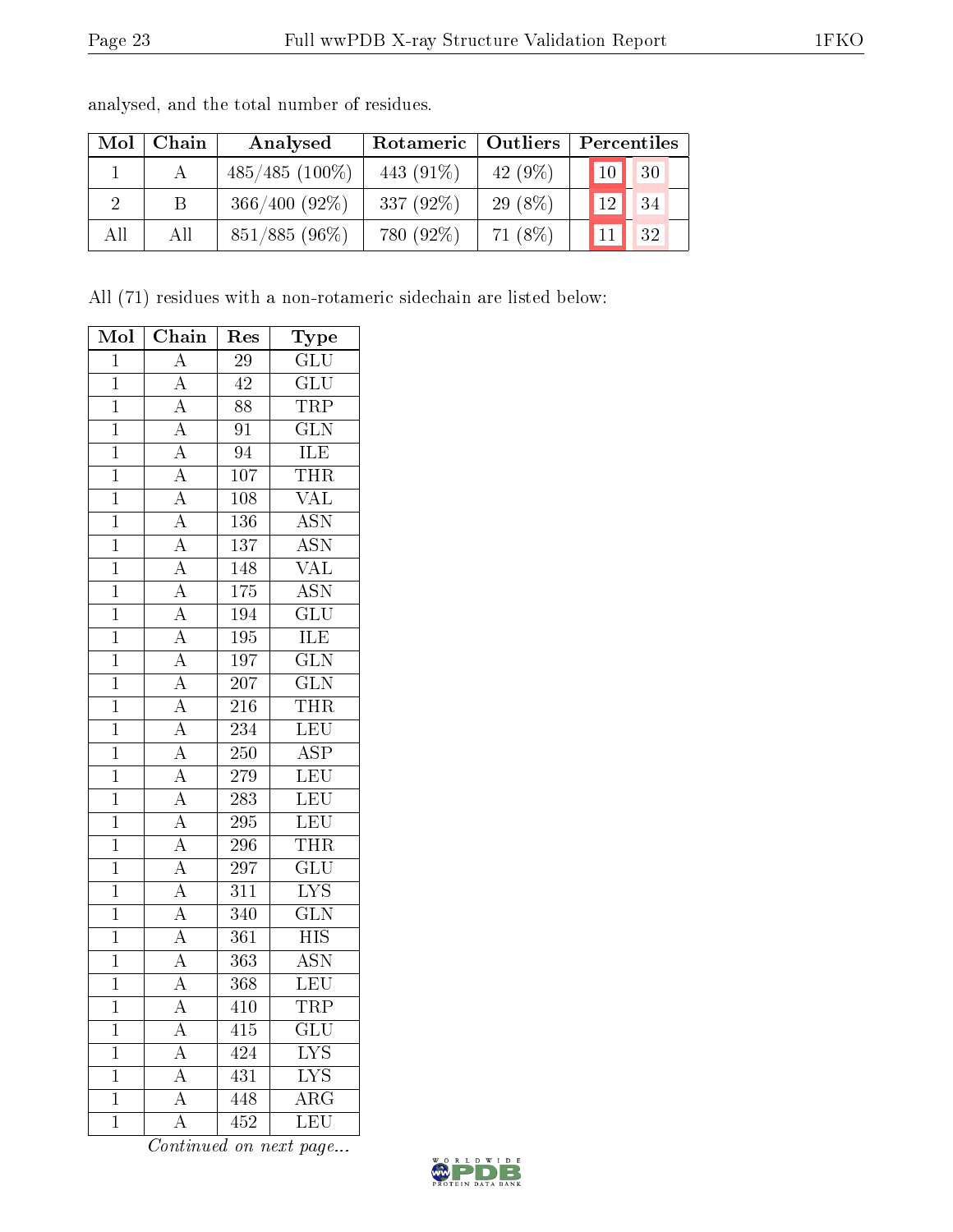| Mol            | $\overline{\text{C}}$ hain                                              | ${\mathop{\mathrm{Res}}\nolimits}$ | Type                               |
|----------------|-------------------------------------------------------------------------|------------------------------------|------------------------------------|
| $\overline{1}$ | $\overline{A}$                                                          | 465                                | IYS                                |
| $\mathbf{1}$   | $\overline{A}$                                                          | 473                                | THR                                |
| $\overline{1}$ |                                                                         | 475                                | $\overline{\text{GLN}}$            |
| $\mathbf{1}$   |                                                                         | 480                                | $\overline{{\rm GLN}}$             |
| $\mathbf{1}$   |                                                                         | $\overline{493}$                   | $\overline{\text{VAL}}$            |
| $\mathbf{1}$   | $\frac{\overline{A}}{\overline{A}}$ $\frac{\overline{A}}{\overline{A}}$ | 496                                | $\overline{\text{VAL}}$            |
| $\overline{1}$ | $\frac{1}{\mathbf{A}}$                                                  | $\overline{514}$                   | $\overline{\text{GLU}}$            |
| $\mathbf{1}$   | $\overline{A}$                                                          | 540                                | $1$                                |
| $\overline{c}$ | $\overline{\mathbf{B}}$                                                 | $\overline{6}$                     | $\overline{\text{GLU}}$            |
| $\overline{2}$ | $\overline{\mathbf{B}}$                                                 | $\overline{8}$                     | <b>VAL</b>                         |
| $\overline{2}$ | $\overline{\mathrm{B}}$                                                 | 24                                 | <b>TRP</b>                         |
| $\overline{2}$ | $\overline{\mathrm{B}}$                                                 | $\overline{61}$                    | $\overline{\text{PHE}}$            |
| $\overline{2}$ | $\overline{\mathbf{B}}$                                                 | $\overline{63}$                    | $\overline{\text{ILE}}$            |
| $\frac{2}{2}$  | $\overline{\mathbf{B}}$                                                 | 65                                 | $\overline{\text{LYS}}$            |
|                | $\overline{\mathrm{B}}$                                                 | $\overline{67}$                    | $\overline{\text{ASP}}$            |
| $\overline{2}$ | $\overline{\mathrm{B}}$                                                 | 69                                 | <b>THR</b>                         |
| $\overline{2}$ | $\overline{\mathrm{B}}$                                                 | $\overline{71}$                    | TRP                                |
| $\overline{c}$ | $\overline{\mathrm{B}}$                                                 | 85                                 | $\overline{\text{GLN}}$            |
| $\overline{2}$ | $\overline{\mathbf{B}}$                                                 | $\overline{87}$                    | PHE                                |
| $\overline{2}$ | $\overline{\mathrm{B}}$                                                 | $\overline{92}$                    | LEU                                |
| $\overline{2}$ | $\overline{\mathbf{B}}$                                                 | 94                                 | <b>ILE</b>                         |
| $\overline{2}$ | $\overline{\mathrm{B}}$                                                 | $\overline{100}$                   | LEU                                |
| $\overline{c}$ | $\, {\bf B}$                                                            | 109                                | LEU                                |
| $\overline{2}$ | $\overline{\mathrm{B}}$                                                 | $\overline{123}$                   | $\overline{\text{ASP}}$            |
| $\overline{2}$ | $\overline{\mathbf{B}}$                                                 | 161                                | $\overline{\text{GLN}}$            |
| $\overline{2}$ | $\overline{\mathrm{B}}$                                                 | 164                                | MET                                |
| $\overline{2}$ | $\overline{\mathbf{B}}$                                                 | 174                                | $\overline{\text{GLN}}$            |
| $\overline{2}$ | $\overline{\mathrm{B}}$                                                 | 194                                | $\overline{\text{GLU}}$            |
| $\overline{2}$ | $\overline{\mathrm{B}}$                                                 | $\overline{210}$                   | $\overline{\text{LEU}}$            |
| $\overline{2}$ | B                                                                       | 287                                | $\overline{\text{LYS}}$            |
| $\overline{2}$ | Β                                                                       | 358                                | $\mathrm{AR}\overline{\mathrm{G}}$ |
| $\overline{2}$ | $\overline{\mathrm{B}}$                                                 | 361                                | <b>HIS</b>                         |
| $\frac{2}{2}$  | $\overline{\mathrm{B}}$                                                 | 363                                | ASN                                |
|                | $\overline{\mathrm{B}}$                                                 | 368                                | $\overline{\text{LEU}}$            |
| $\overline{2}$ | $\overline{\mathrm{B}}$                                                 | 399                                | $\overline{\text{GLU}}$            |
| $\overline{2}$ | $\overline{\mathrm{B}}$                                                 | 424                                | $\overline{\text{LYS}}$            |
| $\overline{2}$ | $\overline{\mathrm{B}}$                                                 | 425                                | $\overline{\text{LEU}}$            |

Some sidechains can be flipped to improve hydrogen bonding and reduce clashes. All (14) such sidechains are listed below:

| Mol | Chain | Res | 1'ype |
|-----|-------|-----|-------|
|     |       | 131 |       |

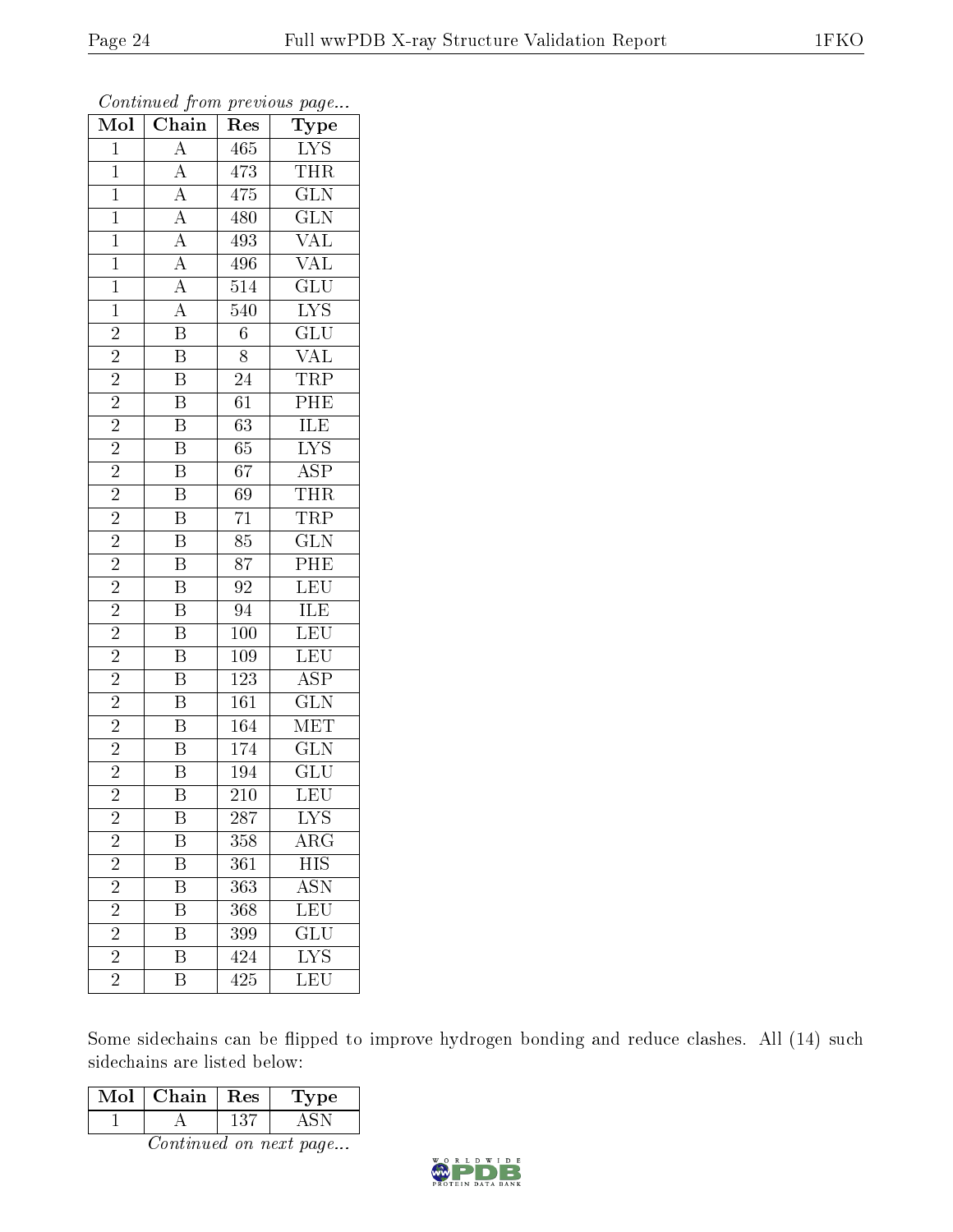| Mol            | ${\rm Chain}$    | Res | Type       |
|----------------|------------------|-----|------------|
| 1              | А                | 161 | <b>GLN</b> |
| 1              | A                | 332 | GLN        |
| $\mathbf{1}$   | $\boldsymbol{A}$ | 475 | GLN        |
| $\mathbf 1$    | A                | 480 | <b>GLN</b> |
| $\mathbf{1}$   | A                | 519 | <b>ASN</b> |
| $\overline{2}$ | B                | 57  | <b>ASN</b> |
| $\overline{2}$ | B                | 85  | <b>GLN</b> |
| $\overline{2}$ | B                | 151 | <b>GLN</b> |
| $\overline{2}$ | Β                | 174 | <b>GLN</b> |
| $\overline{2}$ | Β                | 175 | <b>ASN</b> |
| $\overline{2}$ | B                | 207 | GLN        |
| $\overline{2}$ | В                | 242 | GLN        |
| $\overline{2}$ | В                | 361 | НIS        |

#### 5.3.3 RNA (1)

There are no RNA molecules in this entry.

#### 5.4 Non-standard residues in protein, DNA, RNA chains (i)

1 non-standard protein/DNA/RNA residue is modelled in this entry.

In the following table, the Counts columns list the number of bonds (or angles) for which Mogul statistics could be retrieved, the number of bonds (or angles) that are observed in the model and the number of bonds (or angles) that are defined in the Chemical Component Dictionary. The Link column lists molecule types, if any, to which the group is linked. The Z score for a bond length (or angle) is the number of standard deviations the observed value is removed from the expected value. A bond length (or angle) with  $|Z| > 2$  is considered an outlier worth inspection. RMSZ is the root-mean-square of all Z scores of the bond lengths (or angles).

| Mol | Type                    | Chain |                   | Link     |        | Bond lengths |         |        | Bond angles |          |
|-----|-------------------------|-------|-------------------|----------|--------|--------------|---------|--------|-------------|----------|
|     |                         |       | $\mid$ Res $\mid$ |          | Counts | RMSZ         | $\# Z $ | Counts | ' RMSZ      | $\# Z >$ |
|     | $\mathbb{C}\mathrm{SD}$ | A     | 280               | <b>.</b> | 3.7,8  | 1.08         |         |        | 7.80        | $100\%$  |

In the following table, the Chirals column lists the number of chiral outliers, the number of chiral centers analysed, the number of these observed in the model and the number defined in the Chemical Component Dictionary. Similar counts are reported in the Torsion and Rings columns. '-' means no outliers of that kind were identified.

|      |     |        | Mol   Type   Chain   Res   Link   Chirals   Torsions   Rings |  |
|------|-----|--------|--------------------------------------------------------------|--|
| -CSD | 280 | $\sim$ | $\frac{2}{2}/\frac{2}{6}$ /8                                 |  |

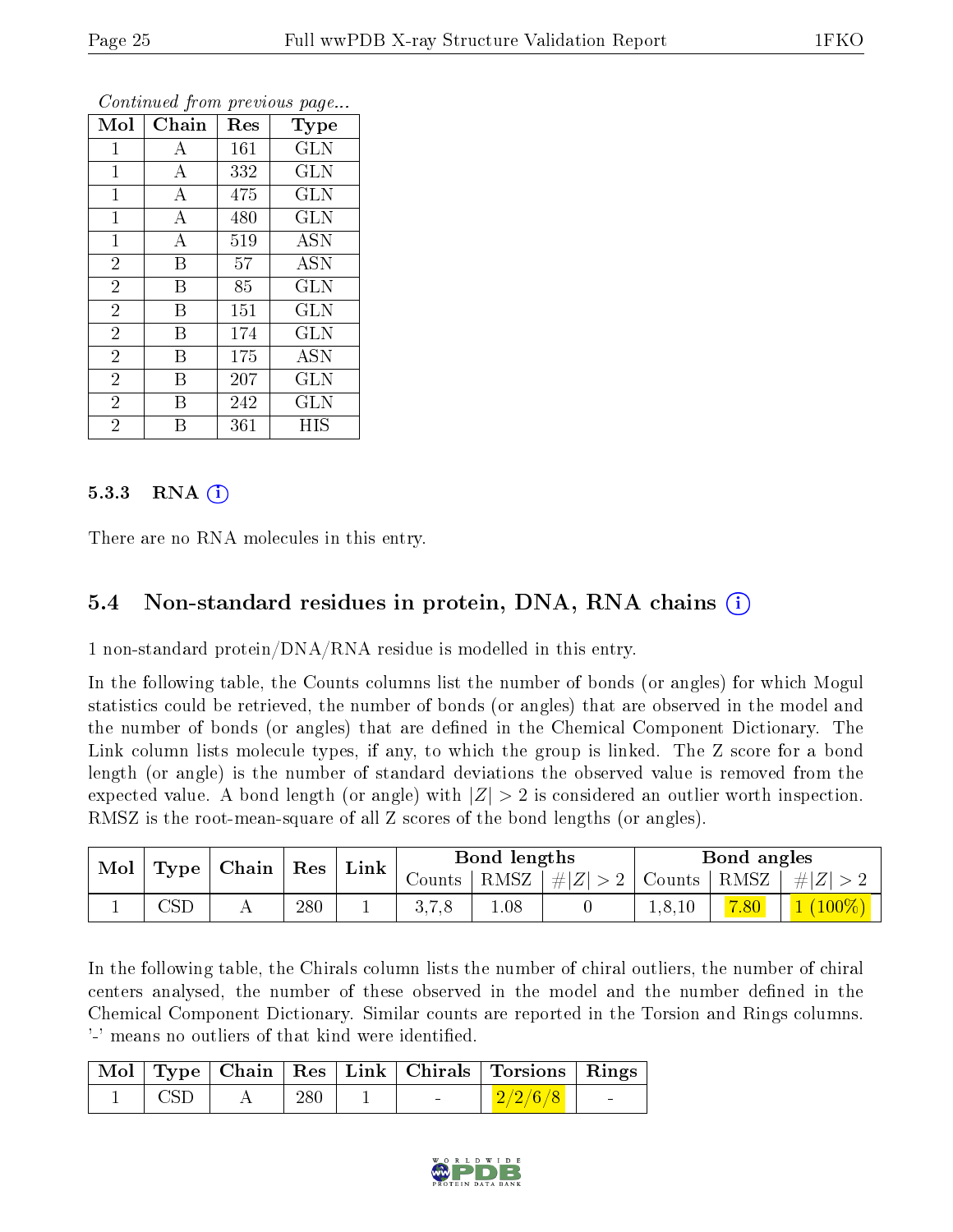There are no bond length outliers.

All (1) bond angle outliers are listed below:

| $\vert$ Mol $\vert$ Chain $\vert$ Res $\vert$ Type |     | Atoms                           | $\mid$ Observed $(^\circ)$   Ideal $(^\circ)$ |        |
|----------------------------------------------------|-----|---------------------------------|-----------------------------------------------|--------|
|                                                    | 280 | $\text{CSD}$   OD1-SG-CB   7.80 | 120.38                                        | 105.54 |

There are no chirality outliers.

All (2) torsion outliers are listed below:

| Mol | Chain | $\operatorname{Res}$ | Tvpe | Atoms          |
|-----|-------|----------------------|------|----------------|
|     |       | 280                  |      | N-CA-CB-SG     |
|     |       |                      | CSE  | $CA-CB-SG-OD1$ |

There are no ring outliers.

No monomer is involved in short contacts.

### 5.5 Carbohydrates  $(i)$

There are no carbohydrates in this entry.

### 5.6 Ligand geometry  $(i)$

1 ligand is modelled in this entry.

In the following table, the Counts columns list the number of bonds (or angles) for which Mogul statistics could be retrieved, the number of bonds (or angles) that are observed in the model and the number of bonds (or angles) that are defined in the Chemical Component Dictionary. The Link column lists molecule types, if any, to which the group is linked. The Z score for a bond length (or angle) is the number of standard deviations the observed value is removed from the expected value. A bond length (or angle) with  $|Z| > 2$  is considered an outlier worth inspection. RMSZ is the root-mean-square of all Z scores of the bond lengths (or angles).

| Mol |     | $\mid$ Type $\mid$ Chain $\mid$ |     |  |            |          |                                                                                   |                | $\mid$ $\operatorname{Res}$ | $^{\mathrm{+}}$ Link | Bond lengths |  |  | Bond angles |  |  |
|-----|-----|---------------------------------|-----|--|------------|----------|-----------------------------------------------------------------------------------|----------------|-----------------------------|----------------------|--------------|--|--|-------------|--|--|
|     |     |                                 |     |  | Counts     | † RMSZ ∣ | $\left  \#Z \right  > 2$ Counts $\left  \text{ RMSZ} \right  \# \left  Z \right $ |                |                             |                      |              |  |  |             |  |  |
|     | EFZ |                                 | 999 |  | 23, 23, 23 | 2.60     | (6 (26%)                                                                          | $\pm 36,36,36$ | 1.38                        |                      |              |  |  |             |  |  |

In the following table, the Chirals column lists the number of chiral outliers, the number of chiral centers analysed, the number of these observed in the model and the number defined in the Chemical Component Dictionary. Similar counts are reported in the Torsion and Rings columns. '-' means no outliers of that kind were identified.

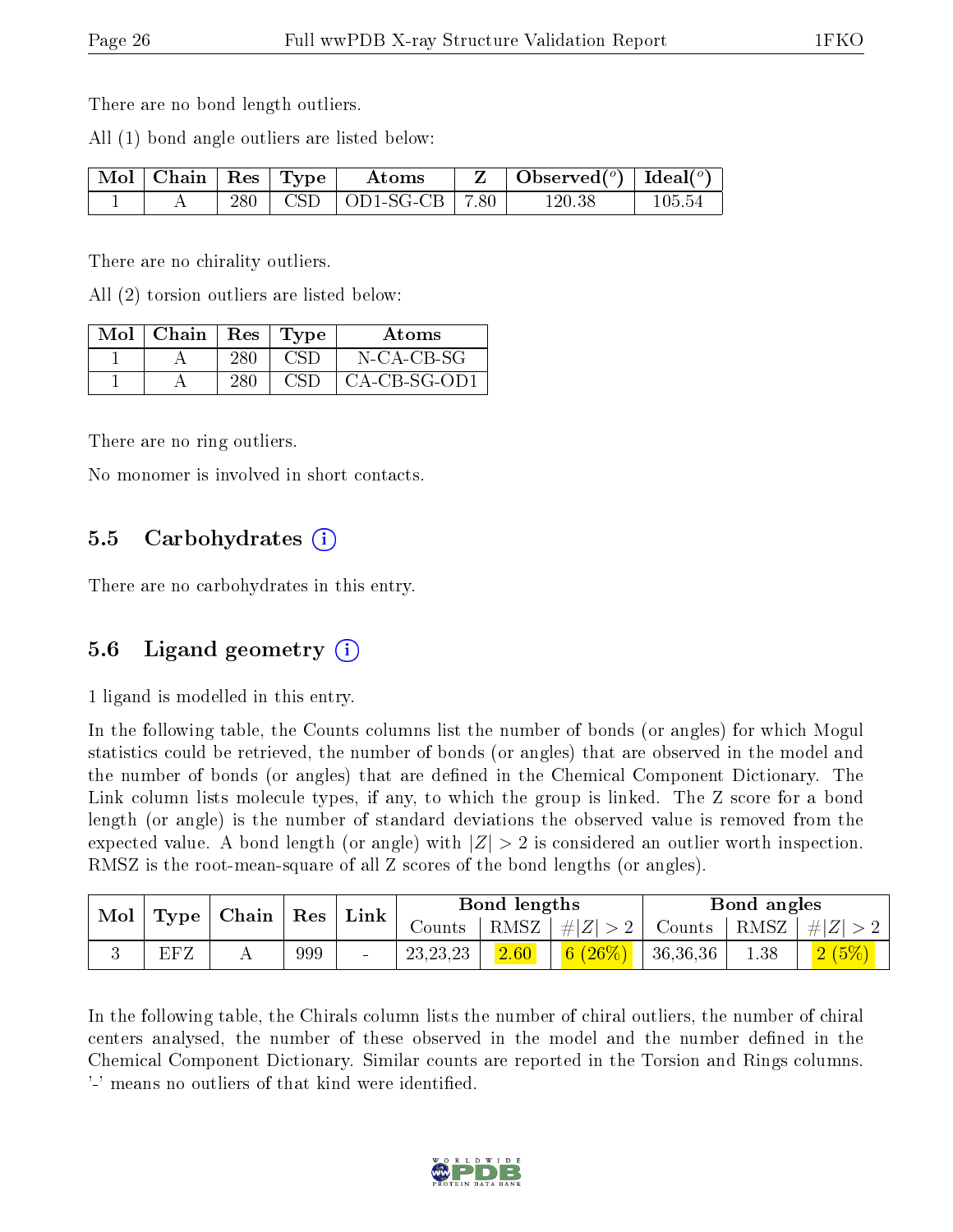|     |     |                | $\forall$ Mol   Type   Chain   Res   Link   Chirals   Torsions   Rings |  |
|-----|-----|----------------|------------------------------------------------------------------------|--|
| EFZ | 999 | <b>Service</b> | $\mid 0/10/32/32 \mid 0/3/3/3 \mid$                                    |  |

| Mol | Chain | Res | Type       | Atoms     | $Z_{\rm}$ | Observed $(A)$ | $Ideal(\AA)$ |
|-----|-------|-----|------------|-----------|-----------|----------------|--------------|
| 3   |       | 999 | <b>EFZ</b> | $C10-C9$  | 7.43      | 1.71           | 1.46         |
| 3   |       | 999 | <b>EFZ</b> | $C12-C11$ | $-5.30$   | 1.28           | 1.48         |
| 3   |       | 999 | <b>EFZ</b> | $C7-C6$   | 4.64      | 1.57           | 1.51         |
| 3   |       | 999 | <b>EFZ</b> | $C12-C10$ | $-3.68$   | 1.24           | 1.48         |
| 3   |       | 999 | <b>EFZ</b> | $C11-C10$ | $-3.68$   | 1.24           | 1.48         |
| 3   |       | 999 | <b>EFZ</b> | $C1-N$    | 2.09      | 1.43           | 1.39         |

All (6) bond length outliers are listed below:

All (2) bond angle outliers are listed below:

| Mol | Chain   Res   Type |     |      | Atoms                                            |         | Observed $(^\circ)$ | $\text{Ideal}({}^o)$ |
|-----|--------------------|-----|------|--------------------------------------------------|---------|---------------------|----------------------|
|     |                    | 999 | EFZ. | $C12-C10-C9$                                     | $-4.89$ | 105.79              | 119.06               |
|     |                    | 999 | EFZ. | C <sub>11</sub> -C <sub>10</sub> -C <sub>9</sub> | $-4.87$ | $105.83\,$          | 119.06               |

There are no chirality outliers.

There are no torsion outliers.

There are no ring outliers.

No monomer is involved in short contacts.

The following is a two-dimensional graphical depiction of Mogul quality analysis of bond lengths, bond angles, torsion angles, and ring geometry for all instances of the Ligand of Interest. In addition, ligands with molecular weight > 250 and outliers as shown on the validation Tables will also be included. For torsion angles, if less then 5% of the Mogul distribution of torsion angles is within 10 degrees of the torsion angle in question, then that torsion angle is considered an outlier. Any bond that is central to one or more torsion angles identified as an outlier by Mogul will be highlighted in the graph. For rings, the root-mean-square deviation (RMSD) between the ring in question and similar rings identified by Mogul is calculated over all ring torsion angles. If the average RMSD is greater than 60 degrees and the minimal RMSD between the ring in question and any Mogul-identified rings is also greater than 60 degrees, then that ring is considered an outlier. The outliers are highlighted in purple. The color gray indicates Mogul did not find sufficient equivalents in the CSD to analyse the geometry.

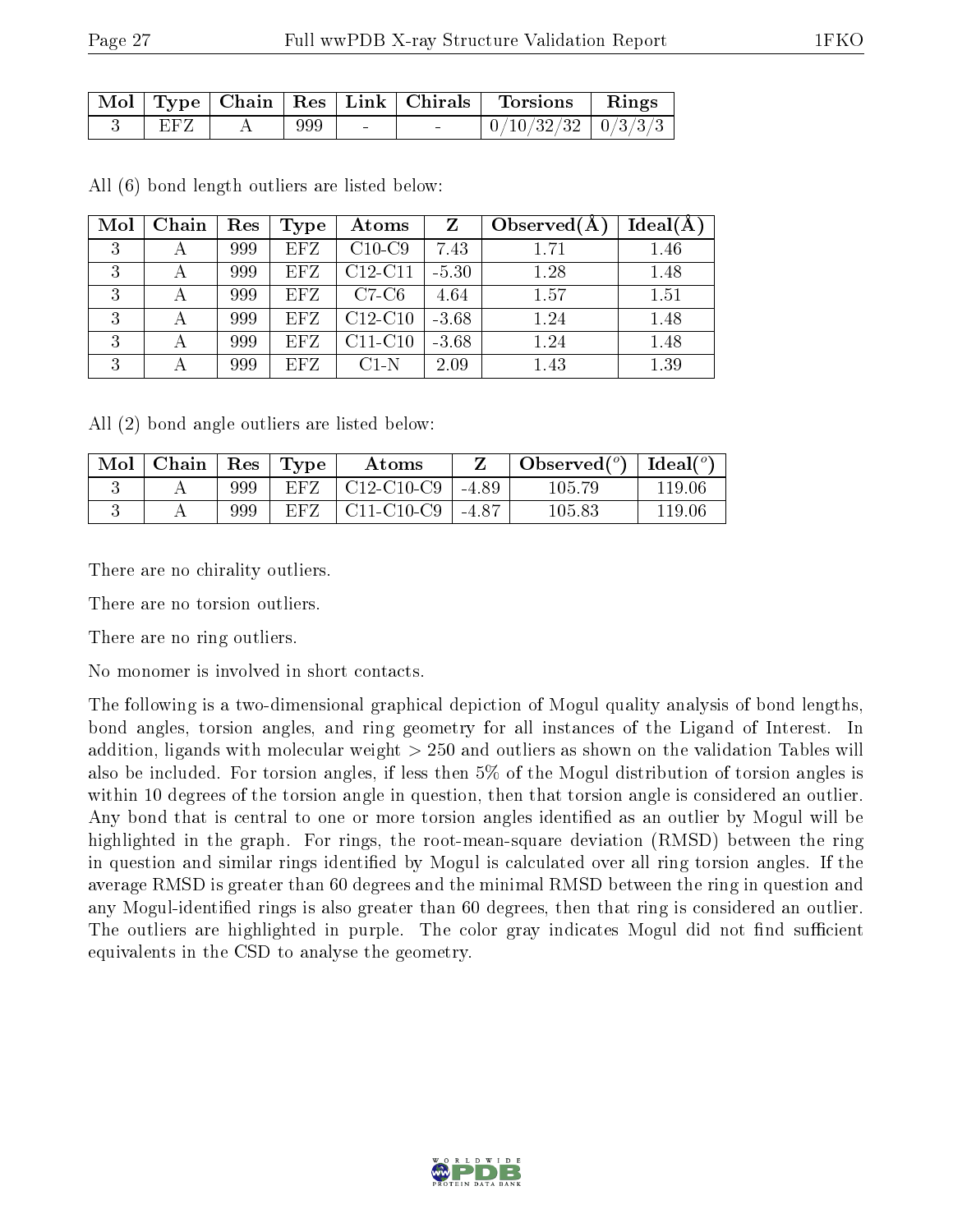

### 5.7 [O](https://www.wwpdb.org/validation/2017/XrayValidationReportHelp#nonstandard_residues_and_ligands)ther polymers (i)

There are no such residues in this entry.

## 5.8 Polymer linkage issues (i)

There are no chain breaks in this entry.

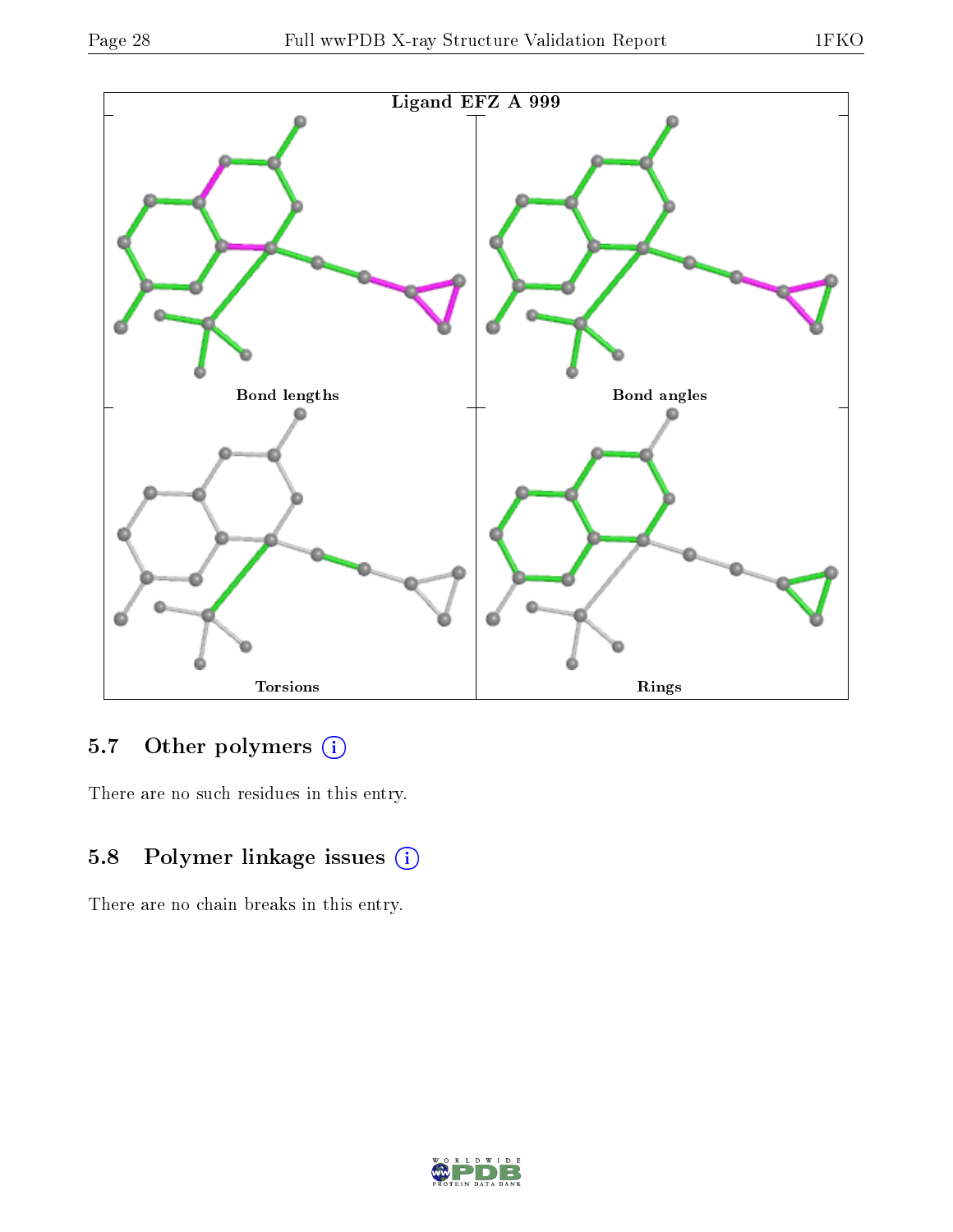# 6 Fit of model and data  $(i)$

## 6.1 Protein, DNA and RNA chains  $(i)$

In the following table, the column labelled  $#RSRZ> 2'$  contains the number (and percentage) of RSRZ outliers, followed by percent RSRZ outliers for the chain as percentile scores relative to all X-ray entries and entries of similar resolution. The OWAB column contains the minimum, median,  $95<sup>th</sup>$  percentile and maximum values of the occupancy-weighted average B-factor per residue. The column labelled ' $Q< 0.9$ ' lists the number of (and percentage) of residues with an average occupancy less than 0.9.

| Mol            | Chain | Analysed        | ${ <\hspace{-1.5pt}{\mathrm{RSRZ}} \hspace{-1.5pt}>}$ | # $RSRZ>2$            | $OWAB(A^2)$      | $\rm Q\textcolor{black}{<}0.9$ |
|----------------|-------|-----------------|-------------------------------------------------------|-----------------------|------------------|--------------------------------|
|                |       | $542/543(99\%)$ | $-0.11$                                               | 25(4%)<br>132<br>29   | 26, 79, 148, 150 |                                |
| $\overline{2}$ |       | $403/440(91\%)$ | $-0.21$                                               | $10(2\%)$<br>57<br>55 | 31, 72, 132, 150 |                                |
| All            | All   | $945/983(96\%)$ | $-0.15$                                               | 35(3%)<br>37<br>41    | 26, 76, 145, 150 |                                |

All (35) RSRZ outliers are listed below:

| Mol            | Chain                   | Res                         | Type                       | $\rm \bf{RSRZ}$  |
|----------------|-------------------------|-----------------------------|----------------------------|------------------|
| $\overline{2}$ | B                       | 92                          | LEU                        | 5.8              |
| $\overline{2}$ | B                       | 3                           | <b>SER</b>                 | $5.6\,$          |
| $\overline{1}$ | $\overline{A}$          | 43                          | $\overline{\text{LYS}}$    | $5.1\,$          |
| $\overline{1}$ | $\overline{\rm A}$      | 135                         | ILE                        | 4.3              |
| $\overline{1}$ | $\overline{\rm A}$      | 69                          | <b>THR</b>                 | 4.0              |
| $\overline{1}$ | $\overline{\rm A}$      | 134                         | <b>SER</b>                 | 3.9              |
| $\overline{1}$ | $\overline{\rm A}$      | $\overline{71}$             | TRP                        | $\overline{3}.9$ |
| $\overline{1}$ | $\overline{A}$          | 50                          | ILE                        | 3.9              |
| $\overline{2}$ | $\overline{\mathrm{B}}$ | $\overline{5}$              | ILE                        | $3.9\,$          |
| $\overline{1}$ | $\overline{A}$          | 90                          | $\overline{\text{VAL}}$    | $\overline{3.7}$ |
| $\overline{1}$ | $\overline{\rm A}$      | 62                          | $\overline{\text{ALA}}$    | $3.6\,$          |
| $\overline{1}$ | $\overline{\rm A}$      | $\overline{63}$             | ILE                        | $\overline{3.5}$ |
| $\overline{2}$ | $\overline{\mathrm{B}}$ | 426                         | <b>TRP</b>                 | 3.4              |
| $\overline{1}$ | $\boldsymbol{A}$        | 136                         | $\overline{\text{ASN}}$    | $\overline{3.4}$ |
| $\overline{1}$ | $\overline{A}$          | $\overline{67}$             | $\overline{\text{ASP}}$    | $\overline{3.3}$ |
| $\overline{1}$ | $\overline{\rm A}$      | 28                          | $\overline{{\rm GLU}}$     | $\overline{3.2}$ |
| $\overline{2}$ | $\overline{\mathrm{B}}$ | $\overline{4}$              | $\overline{\text{PRO}}$    | $\overline{3.2}$ |
| $\overline{1}$ | $\boldsymbol{A}$        | 141                         | <b>GLY</b>                 | $3.0\,$          |
| $\overline{1}$ | $\overline{\rm A}$      | $\overline{91}$             | $\overline{\text{GLN}}$    | 2.8              |
| $\overline{1}$ | $\overline{\rm A}$      | $51\,$                      | $\overline{\text{GLY}}$    | 2.8              |
| $\overline{2}$ | B                       | 198                         | <b>HIS</b>                 | $2.7^{\degree}$  |
| $\overline{1}$ | $\overline{\rm A}$      | $32\,$                      | $\overline{\text{LYS}}$    | $2.6\,$          |
| $\mathbf{1}$   | $\overline{\rm A}$      | 245                         | <b>VAL</b>                 | 2.4              |
| $\overline{2}$ | Β                       | 197<br>$\overline{\cdot}$ . | <b>GLN</b><br>$\mathbf{r}$ | 2.4              |

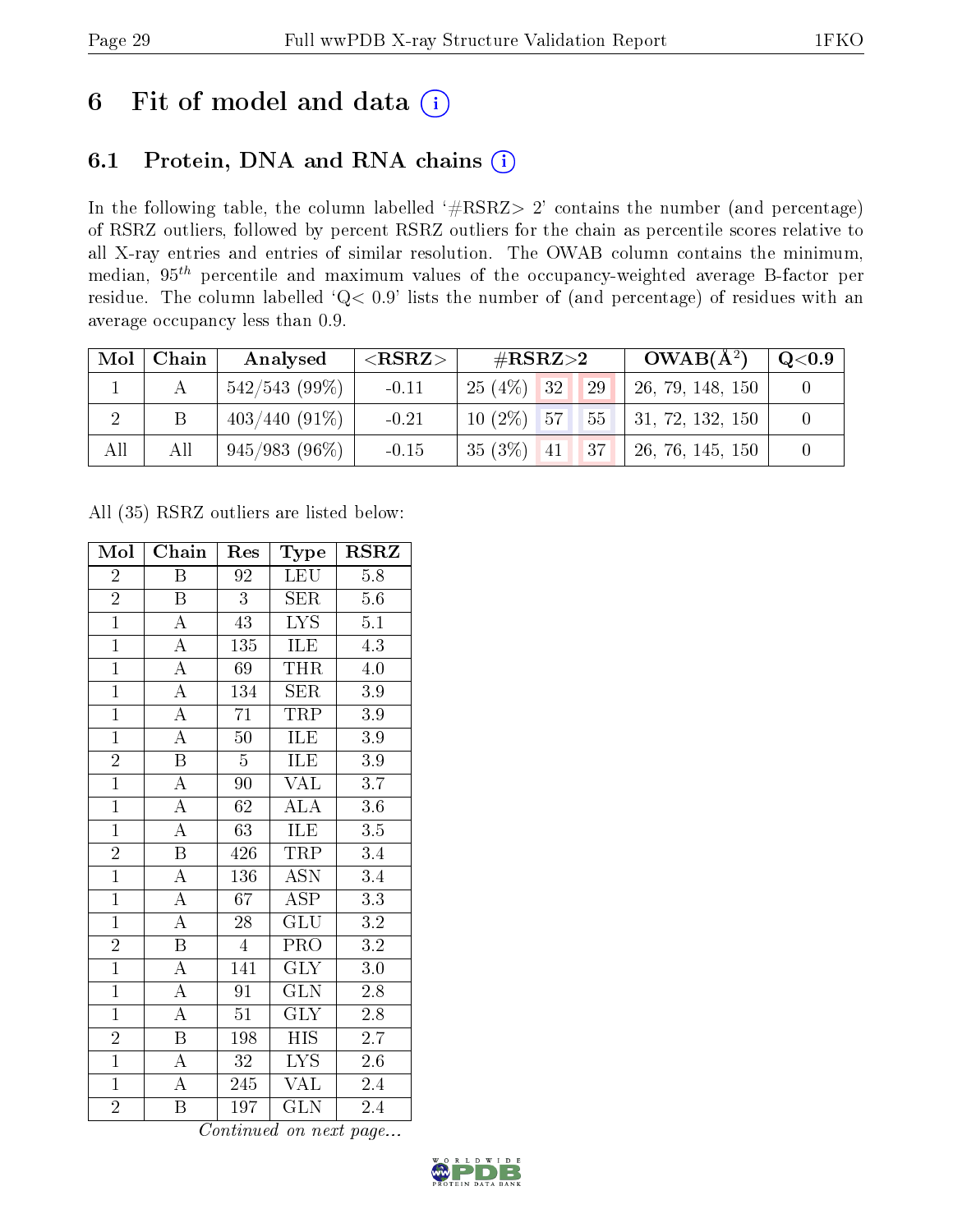| Mol            | Chain | Res | Type        | <b>RSRZ</b> |
|----------------|-------|-----|-------------|-------------|
| 1              | Α     | 448 | ARG         | 2.4         |
| 1              | Α     | 142 | ILE         | 2.4         |
| 1              | А     | 139 | THR         | 2.4         |
| $\mathbf{1}$   | А     | 24  | TRP         | 2.3         |
| 1              | А     | 26  | LEU         | 2.3         |
| $\mathbf{1}$   | А     | 70  | <b>LYS</b>  | 2.3         |
| $\mathbf{1}$   | А     | 27  | THR         | 2.1         |
| $\mathbf{1}$   | А     | 72  | $\rm{ARG}$  | 2.1         |
| $\overline{2}$ | В     | 237 | $\rm{ASP}$  | 2.0         |
| $\overline{2}$ | В     | 358 | $\rm{ARG}$  | 2.0         |
| $\overline{2}$ |       | 67  | ${\rm ASP}$ | 2.0         |

### 6.2 Non-standard residues in protein, DNA, RNA chains (i)

In the following table, the Atoms column lists the number of modelled atoms in the group and the number defined in the chemical component dictionary. The B-factors column lists the minimum, median,  $95<sup>th</sup>$  percentile and maximum values of B factors of atoms in the group. The column labelled  $Q< 0.9$  lists the number of atoms with occupancy less than 0.9.

|            |     |     |      |               | $\mid$ Mol $\mid$ Type $\mid$ Chain $\mid$ Res $\mid$ Atoms $\mid$ RSCC $\mid$ RSR $\mid$ B-factors( $A^2$ ) $\mid$ Q<0.9 |  |
|------------|-----|-----|------|---------------|---------------------------------------------------------------------------------------------------------------------------|--|
| <b>CSD</b> | 280 | 8/9 | 0.93 | $\sqrt{0.15}$ | 73,76,84,90                                                                                                               |  |

#### 6.3 Carbohydrates (i)

There are no carbohydrates in this entry.

### $6.4$  Ligands  $(i)$

In the following table, the Atoms column lists the number of modelled atoms in the group and the number defined in the chemical component dictionary. The B-factors column lists the minimum, median,  $95<sup>th</sup>$  percentile and maximum values of B factors of atoms in the group. The column labelled  $Q< 0.9$  lists the number of atoms with occupancy less than 0.9.

|     |     |                                     |              |                                                      | $\mid$ Mol $\mid$ Type $\mid$ Chain $\mid$ Res $\mid$ Atoms $\mid$ RSCC $\mid$ RSR $\mid$ B-factors(Å <sup>2</sup> ) $\mid$ Q<0.9 |  |
|-----|-----|-------------------------------------|--------------|------------------------------------------------------|-----------------------------------------------------------------------------------------------------------------------------------|--|
| EFZ | 999 | $\degree$ $\degree$ 21/21 $\degree$ | $\vert$ 0.95 | $\begin{array}{c} \begin{array}{c} \end{array}$ 0.18 | 50.71,80,83                                                                                                                       |  |

The following is a graphical depiction of the model fit to experimental electron density of all instances of the Ligand of Interest. In addition, ligands with molecular weight  $> 250$  and outliers as shown on the geometry validation Tables will also be included. Each fit is shown from different orientation to approximate a three-dimensional view.